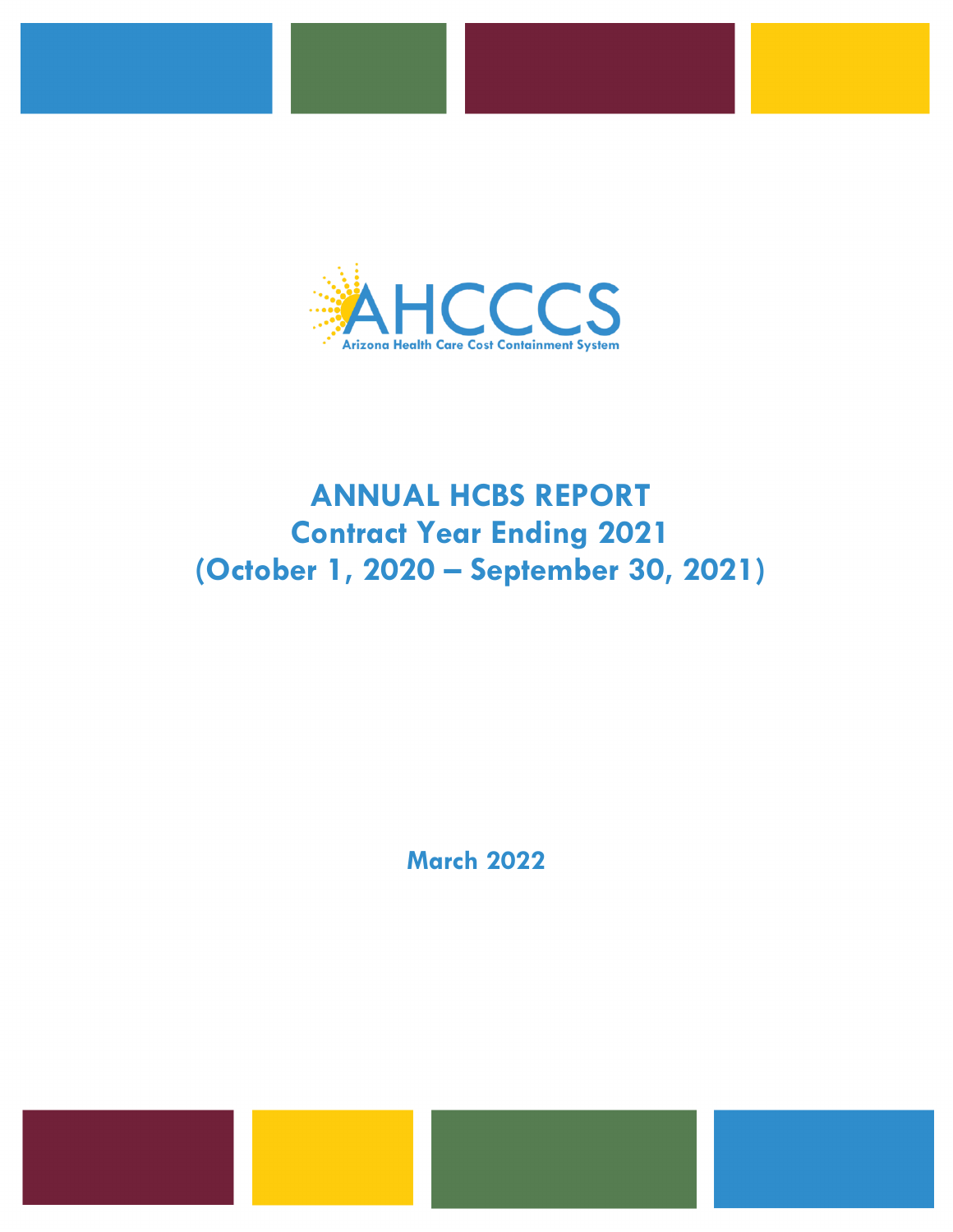## **TABLE OF CONTENTS**

| <b>INTRODUCTION</b>                                                                                                                                                                                                                                                                                                                                                                                                                                                                                                                                                                                                                                                              | 2                                                                                                  |
|----------------------------------------------------------------------------------------------------------------------------------------------------------------------------------------------------------------------------------------------------------------------------------------------------------------------------------------------------------------------------------------------------------------------------------------------------------------------------------------------------------------------------------------------------------------------------------------------------------------------------------------------------------------------------------|----------------------------------------------------------------------------------------------------|
| THE MEMBER EXPERIENCE                                                                                                                                                                                                                                                                                                                                                                                                                                                                                                                                                                                                                                                            | 4                                                                                                  |
| <b>MEMBER INITIATIVES</b><br>Spouse as Paid Attendant Caregiver<br>Self-Directed Attendant Care<br>Agency with Choice<br>٠<br><b>Community Transition Service</b><br><b>Community Intervener Service</b><br>٠<br>Addressing Social Isolation<br>Prior Period Coverage for HCBS                                                                                                                                                                                                                                                                                                                                                                                                   | 5<br>5<br>5<br>6<br>7<br>7<br>8<br>8                                                               |
| <b>CONTRACTOR INITIATIVES</b>                                                                                                                                                                                                                                                                                                                                                                                                                                                                                                                                                                                                                                                    | 8                                                                                                  |
| AHCCCS ADMINISTRATION AND OVERSIGHT<br>COVID-19 Response<br>American Rescue Plan Act (ARPA)<br>٠<br>Arizona State Hospital (AzSH) Collaboration<br>Long Term Care Case Management<br>٠<br><b>Electronic Visit Verification</b><br>٠<br>Network Development Plans<br>٠<br>Abuse & Neglect Prevention Task Force<br>٠<br>Monitoring & Oversight<br>٠<br><b>Contractor Administrative Actions</b><br>٠<br>Direct Care Workforce Development<br>٠<br>Home and Community Based Settings Rules<br>٠<br><b>ALTCS Advisory Council</b><br>٠<br>Olmstead Plan<br>٠<br>Autism Spectrum Disorder Advisory Committee<br>٠<br><b>Performance Measures</b><br>Performance Improvement Projects | 10<br>10<br>10<br>11<br>12<br>14<br>15<br>15<br>16<br>17<br>17<br>19<br>20<br>21<br>22<br>23<br>23 |
| <b>HCBS GROWTH AND PLACEMENT</b><br>Membership by Contractor and Setting Type<br>Statewide Placement Percentage by Setting Type<br>Percentage of Growth by Setting Type<br><b>HCBS Placement by Age Group</b>                                                                                                                                                                                                                                                                                                                                                                                                                                                                    | 24<br>25<br>25<br>25<br>26                                                                         |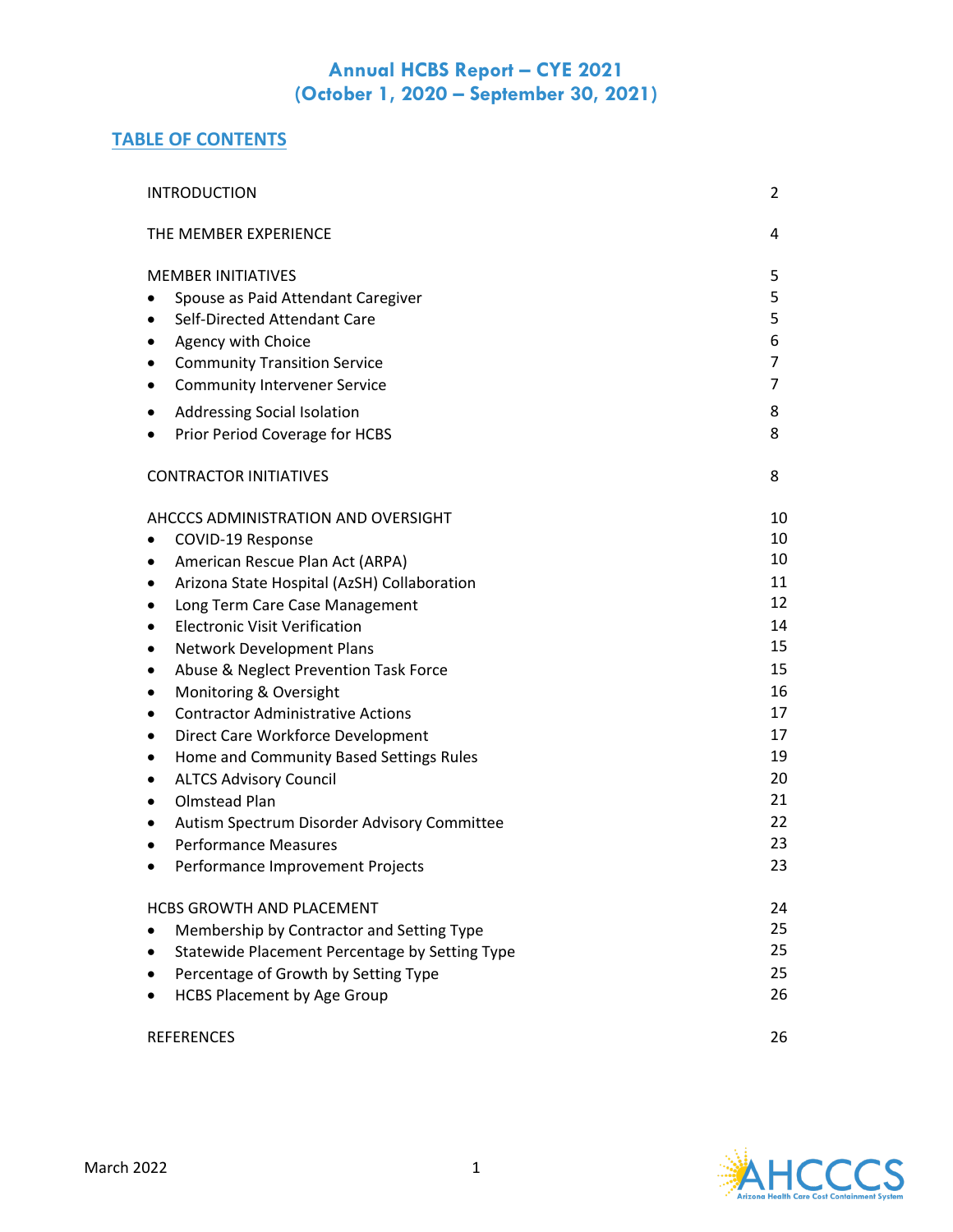### **INTRODUCTION**

The Arizona Health Care Cost Containment System (AHCCCS) has implemented a long-term care program that serves both individuals who are elderly and/or have physical disabilities (EPD) and individuals who have intellectual and developmental disabilities (IDD) through Managed Care Organizations (Contractors), including the Department of Economic Security/Division of Developmental Disabilities (DES/DDD). AHCCCS and the Contractors strongly support opportunities for individuals enrolled in the Arizona Long Term Care System (ALTCS) program to live in home and community-based service (HCBS) settings. To that end, AHCCCS has maintained a consistent trend of HCBS member placements (considering increases in population) either plateauing or increasing as evidenced by a three percent decrease in institutional placements during the reporting period.

AHCCCS has accomplished these milestones through its ALTCS program that promotes and adheres to the values of:

- Choice Dignity
- Independence Individuality
- Self-determination
- 
- 

Guiding principles were established under the belief that every effort should be made to support the ability of individuals to reside in HCBS settings. These guiding principles are as follows:

• *Member-Centered Case Management*

The member is the primary focus of the ALTCS Program. The member/Health Care Decision Maker and Designated Representative, as appropriate, are active participants in the planning for and the evaluation of the provision of long-term services and supports. Services are mutually selected through Person-Centered Planning to assist the member in attaining their individually identified goals. Education and up-to-date information about the ALTCS program, choices of options and mix of services shall be readily available to members.

• *Member-Directed Options*

To the maximum extent possible, members are to be afforded the opportunity to exercise responsibilities in managing their personal health and development by making informed decisions about how best to have needs met, including who will provide the service and when and how the services will be provided.

• *Person-Centered Planning*

The Person-Centered Planning process maximizes member-direction and supports the member to make informed decisions, so that they can lead/participate in the Person-Centered Planning process to the fullest extent possible. The AHCCCS Person-Centered Service Plan (PCSP) safeguards against unjustified restrictions of member rights and ensures that members are provided with necessary information and supports in order to gain full access to the benefits of community living to the greatest extent possible. The Plan ensures responsiveness to the member's needs and choices regarding service delivery and individual goals and preferences. The member/Health Care Decision Maker shall have immediate access to the member's PCSP.

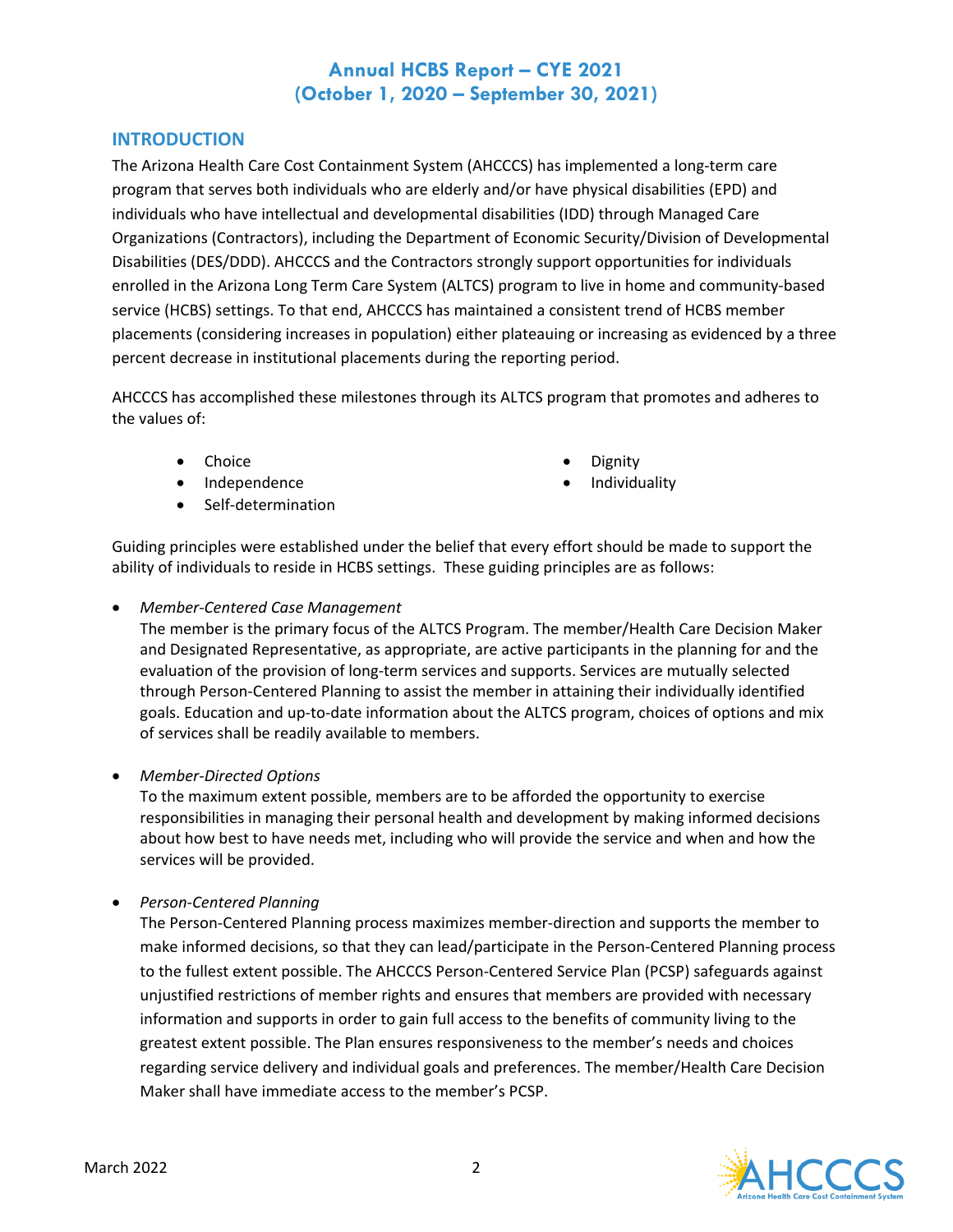### • *Consistency of Services*

Development of network accessibility and availability serve to ensure delivery, quality, and continuity of services in accordance with the PCSP as agreed to by the member/Health Care Decision Maker and the Contractor.

#### • *Accessibility of Network*

Network sufficiency supports choice in individualized member care and availability of services. Provider networks are developed to meet the unique needs of members with a focus on accessibility of services for aging members and members with disabilities, cultural preferences, and individual health care needs. Services are available to the same degree as services for individuals not eligible for AHCCCS.

#### • *Most Integrated Setting*

Members are to live in the most integrated and least restrictive setting and have full access to the benefits of community living. To that end, members are afforded the choice of living in their own home or choosing an Alternative Home and Community Based Services (HCBS) Setting rather than residing in an institution.

#### • *Collaboration With Stakeholders*

Ongoing collaboration with members/Health Care Decision Makers, Designated Representatives, family members, service providers, community advocates, and AHCCCS Contractors plays an important role for the continuous improvement of the ALTCS Program.

Members and families are afforded the opportunity to actively participate in the selection of services that will best meet their needs. HCBS applicable settings are available to an individual as long as the cost of HCBS does not exceed the net cost of institutionalization for that member.

Arizona's Olmstead Plan, developed in 2001, has influenced the changes made to the ALTCS program over the years. Current efforts to update and regularly monitor the progress of the Olmstead Plan are outlined in a subsequent section of this report.

This report details efforts and initiatives aimed at improving quality and promoting the expansion of HCBS. All of the efforts outlined in the report were implemented during the reporting period; notable priorities include activities specific to COVID-19 Public Health Emergency response, American Rescue Plan Act (ARPA) spending plan development, Electronic Visit Verification (EVV), abuse and neglect prevention, the Home and Community Based Settings' regulation (HCBS Rules) transition plan implementation, and Olmstead Planning.

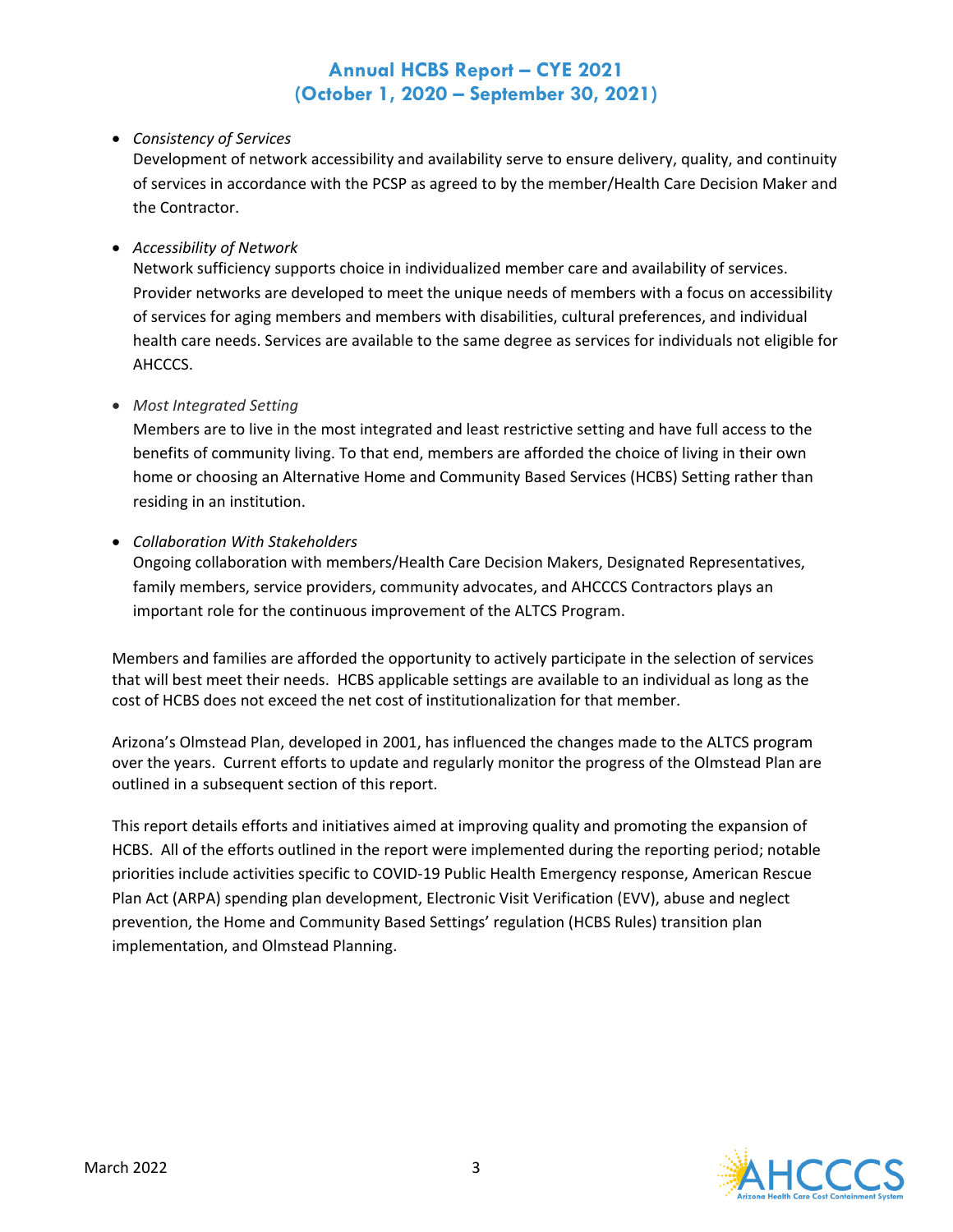### **THE MEMBER EXPERIENCE**

A main priority of the ALTCS program is to ensure that members are living in the most integrated setting and actively engaged and participating in community life (i.e., employment, education, volunteer, social, and recreational activities). The following member stories exemplify how these priorities present themselves on a day-to-day basis in the lives and accomplishments of members<sup>[1](#page-4-0)</sup>.

**Raymond** – is a 22-year-old who is deaf and living with developmental disabilities. Raymond and his mother Rubi were experiencing homelessness. Through a Contractor's federally funded affordable housing program, Raymond and Rubi moved into their apartment in January 2022. "The process was surprisingly easy," said Rubi, "due to me being somewhat persistent because we [had been] homeless since October 18, 2020. Just surviving out there in the car, sleeping in the car, trying to stay busy... I'm blessed. [Having a home] is going to allow me to do everything properly."

**David** – is a 24-year-old who is living with epilepsy and used to experience night seizures. David was able to control his seizures through medication which allowed him to go to school and ultimately launch his career as a certified Polysomnographic Technician, otherwise known as a sleep tech. Now David can help those who struggle with night seizures, just like he did.

**Jacob** - is a 38-year-old who is living with incomplete quadriplegia because of Guillain-Barre syndrome. Jacob was married in 2009 and has two children. Jacob had expressed his goals to obtain a degree in General University Studies and obtain employment. His overall goal is to pursue a career in computer science which will help him achieve meaningful employment. Jacob is on track to have his degree in General University Studies in the next six to nine months. He started out his schooling at Idaho's Brigham Young University (BYU-I), an online schooling program, in the field of computer science. His wife assists Jacob and is instrumental in his activities of daily living to get him ready for his studies at BYU-I. Jacob reports being able to have his wife as a paid caregiver supports him in his goal and provides the support needed to continue his education.

**Samantha** – is a 43-year-old who lives alone with her companion cats. Prior to her ALTCS enrollment she worked full time in social services. Samantha decided to focus on goals to further her education. She had also expressed apprehension due to her health conditions and generalized anxiety. Samantha's last college experience was 15 years ago. The Case Manager assisted Samantha in talking with the Glendale Community College financial aid office to determine her options. In January 2021, Samantha started her online college classes. Now, she is not only enrolled in college courses but has since become a member of the Contractor's LTC Advisory Council and Governance Committee.

**Lora** – is a 46-year-old living with back pain that has limited her mobility. As a result, she had very limited lower body strength and required more hands-on support. Maintaining her own schedule and treatment has always been important. Lora's goal was to live in her own apartment, which would allow her to maximize visitation with her young son without facility visitation restrictions in place due to the

<span id="page-4-0"></span><sup>&</sup>lt;sup>1</sup> AHCCCS received authorization from each member to use or disclose personal or health information for the purposes of AHCCCS publications. The authorizations are on file.

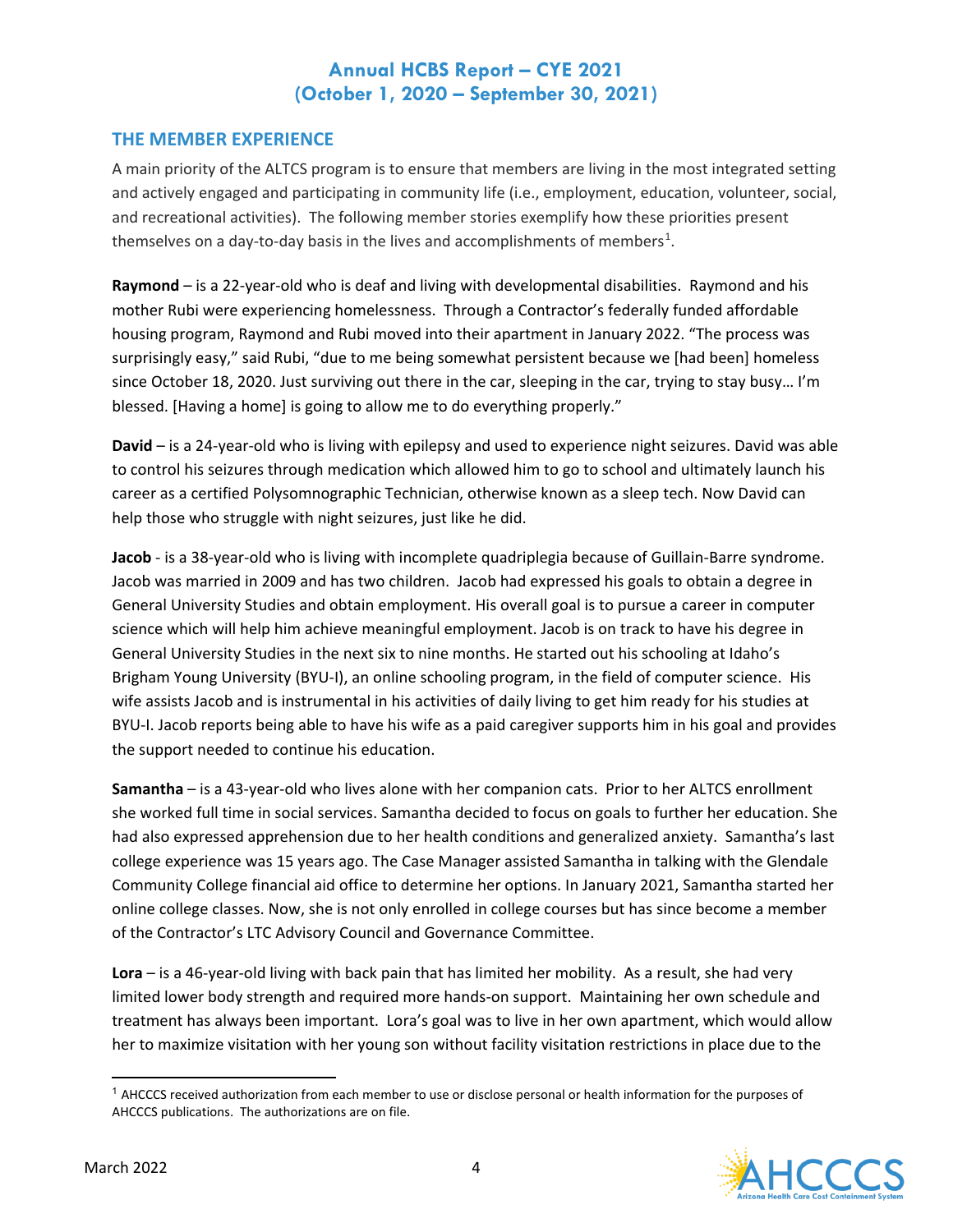ongoing pandemic. A goal was identified to increase her strength and independence with mobility. Lora found exercise apps on her phone and used them to exercise independently, eventually developing the strength to walk 20 feet with the use of a walker. It was important to her to find the right apartment that met her accessibility needs and she moved into her own apartment in April of 2021. Since that time, Lora has maintained her independence, her health has improved with an A1C reduction of nine percent in the last year, and she schedules her own appointments. Lora manages her own errands and uses transportation to access her community. She also has been able to have her son stay with her regularly and has maintained a weekly visitation schedule.

**David** - is a 49-year-old living with Cerebral Palsy. He currently lives in an Assisted Living Facility and loves all things sports, especially World Wrestling Entertainment (WWE). It has been his goal to always attend a WWE event but has had some apprehension about leaving the care home since he had not been out of the home since 2014. In July 2021, David's Case Manager learned that WWE was coming to the Footprint Center in downtown Phoenix the following month and immediately thought of David. She worked to obtain tickets to the event and through her efforts was able to get two tickets donated! Additionally, she arranged for an escort to accompany David to the event and transportation to pick him up and transport him to and from the event. David had such a great time at the WWE event and as a result he is now ready to go to other sporting events.

### **MEMBER INITIATIVES**

The following is a summary of specific HCBS related activities undertaken by the ALTCS Contractors and AHCCCS.

#### • *Spouse as Paid Attendant Caregiver*

Spouse as Paid Caregiver is a service model option that allows a spouse who meets basic qualifications to provide, and be compensated for providing, direct care services for their husband or wife. Per the Arizona 1115 Waiver, ALTCS members selecting this option are limited to 40 hours per week of attendant care or like services (homemaker and personal care). Allowing married members this service option has assisted in reducing the challenges of ensuring an adequate caregiver workforce. The Spouse as Paid Caregiver waiver information can be found on the AHCCCS [website.](https://www.azahcccs.gov/Resources/Federal/waiver.html)

In Contract Year Ending (CYE) 2021, 1,635 members received paid services from their spouse, a five percent decrease from the previous year.

### • *Self-Directed Attendant Care (SDAC)*

Self-Directed Attendant Care (SDAC) offers ALTCS members or their legal guardians the choice of directly hiring and supervising their own Direct Care Workers (DCWs) without the use of an agency. It empowers members to have more control over their lives, leading to increased satisfaction, and improved quality of life. Under SDAC, individuals have the right and the ability to make decisions about how best to have their needs met, including determining who will provide the services they need and when the services will be provided. Participating members are supported by the services of a qualified fiscal agent who performs all employer payroll functions and Case Managers who

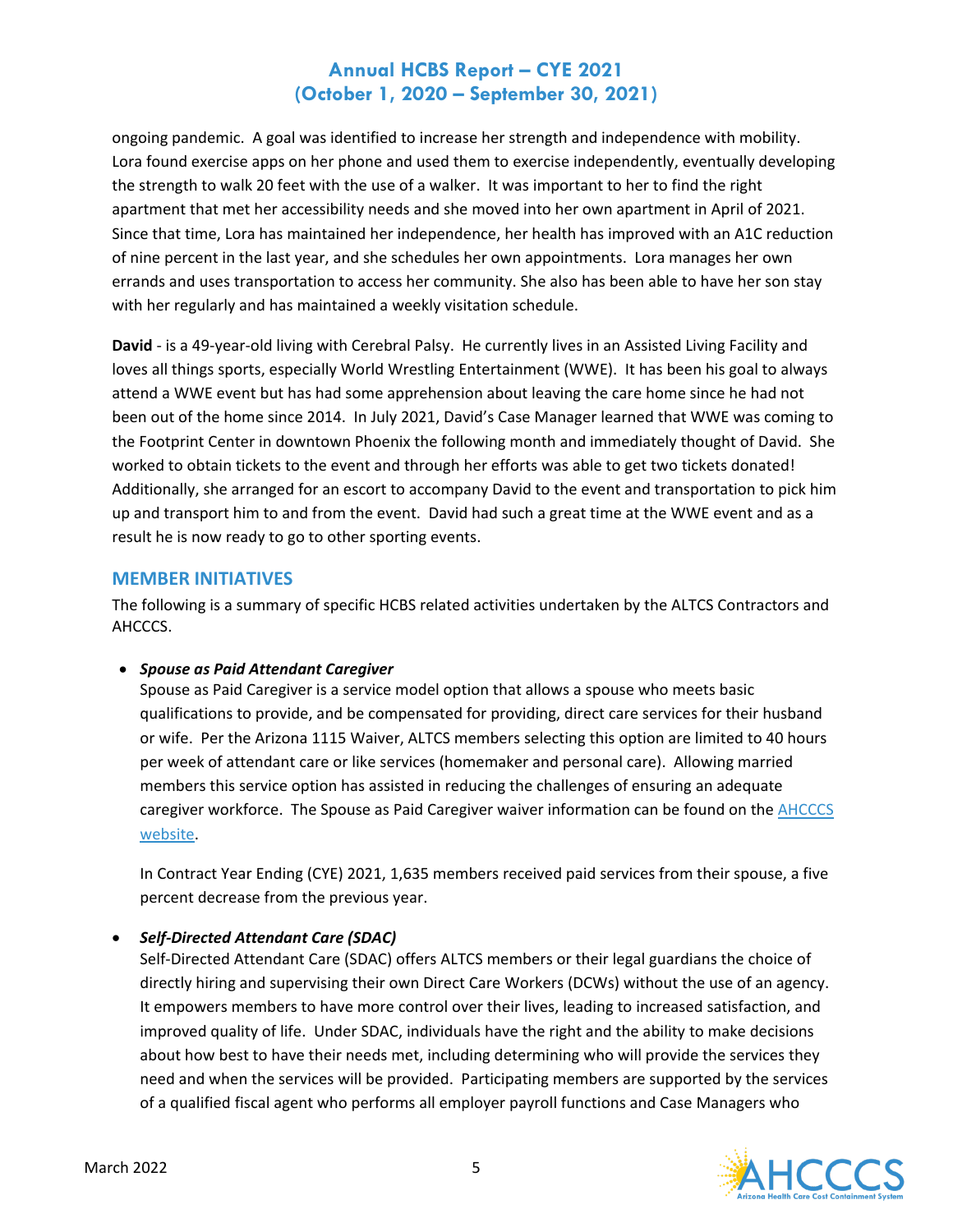provide general assistance. Case Managers may utilize the SDAC member manual to support members serving in the capacity of the employer of their DCW. Additionally, Case Managers may authorize the member training service to have an AHCCCS registered provider provide training to the member on how to exercise their employer authority.

The Arizona Administrative Code (rule) allows SDAC participating members to direct certain skilled nursing services to their DCW. As a result, members can direct their DCW to perform the following skilled services:

- Bowel care, including suppositories, enemas, manual evacuation, and digital stimulation,
- **Bladder catheterizations (non-indwelling) that do not require a sterile procedure,**
- **Wound care (non-sterile),**
- **Glucose monitoring,**
- Glucagon as directed by the health care provider,
- **Insulin, subcutaneous injection only if the member is not able to self-inject,**
- **Permanent gastrostomy tube feeding, and**
- Additional services with the approval of the AHCCCS Director and the Arizona State Board of Nursing.

The SDAC policy in the AHCCCS Medical Policy Manual can be found on th[e AHCCCS website.](https://www.azahcccs.gov/shared/MedicalPolicyManual/) 

In CYE 2021, 292 members utilized this member-directed option, a 35 percent decrease from the previous year. Due to the sizable decrease that is uncharacteristic of historical fluctuations, AHCCCS will require that MCOs perform root cause analysis and recommend strategies for the provision of support to existing members to maintain participation and continued general outreach about the availability of the program.

### • *Agency with Choice*

The Agency with Choice member-direct option is available to ALTCS members who reside in their own home. A member or the member's Individual Representative (IR) may choose to utilize Agency with Choice for the provision of his/her care. Under this option, the provider agency and the member/IR enter into a formal partnership agreement. The provider agency serves as the legal employer of the Direct Care Worker and the member/IR serves as the day-to-day managing employer. Agency with Choice presents an opportunity for members interested in directing their own care but would otherwise like the support offered by a provider agency. For provider agencies, the option affords them an opportunity to support members in directing their own care.

The Agency with Choice policy in the AHCCCS Medical Policy Manual can be found on the [AHCCCS](https://www.azahcccs.gov/shared/MedicalPolicyManual/)  [website.](https://www.azahcccs.gov/shared/MedicalPolicyManual/) 

In CYE 2021, 1,735 members utilized this member-directed option, a 17 percent decrease from the previous year. It is important to note, a total of 159 members (5 percent) utilize the combination of the Agency with Choice and Spouse as Paid Caregiver service model options.

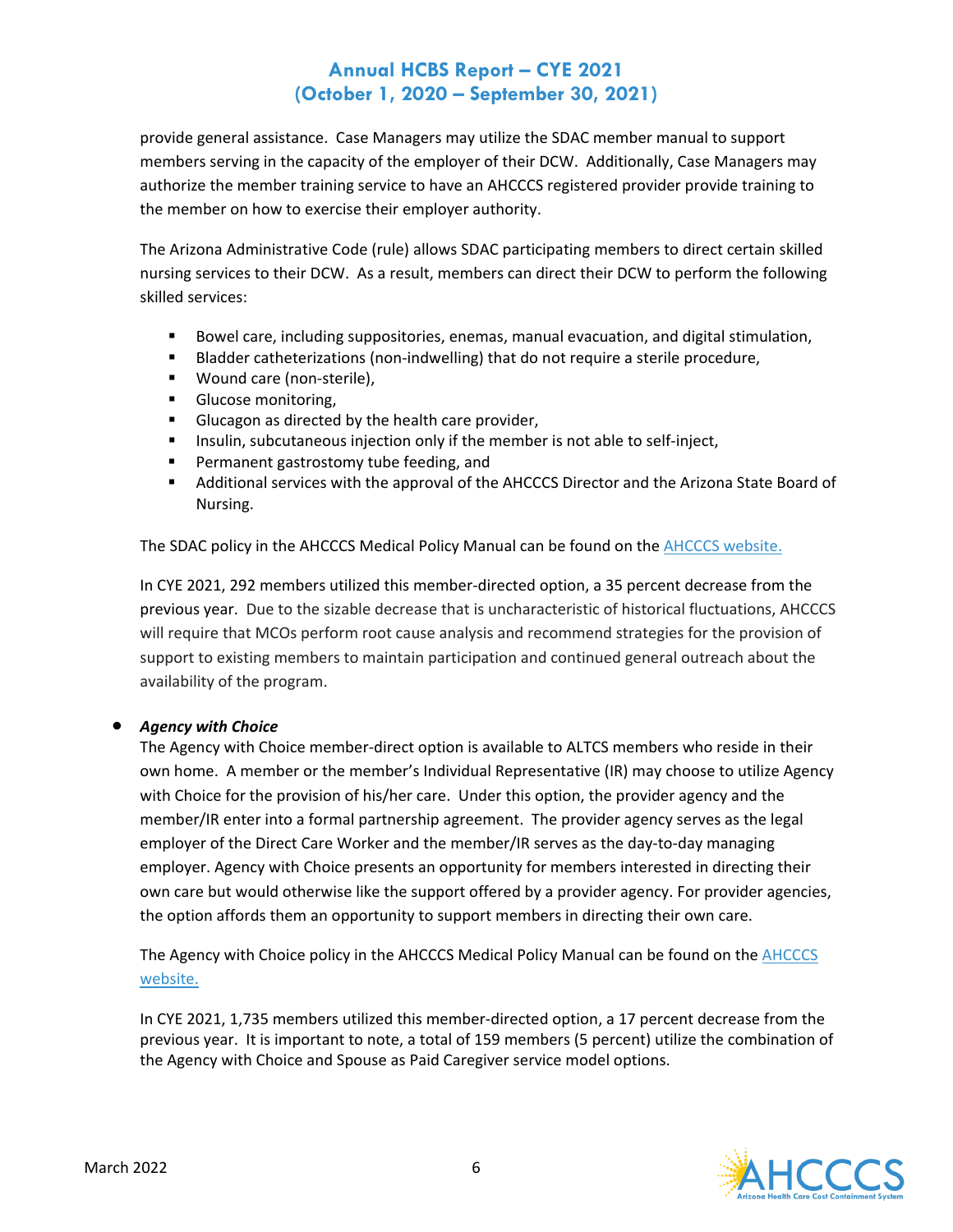The chart below is a five-year summary of the annual percentage change of the membership's utilization of the Spouse as Paid Caregiver service model option, the Self-Directed Attendant Care, and Agency with Choice member-directed options. Historical reductions in utilization of the Agency with Choice member-directed option have resulted in the strategies noted above with respect to case manager training and the revised person-centered planning document.

| <b>Service Model Options - Annual Percent Change</b>     |                    |                    |                    |                    |                    |
|----------------------------------------------------------|--------------------|--------------------|--------------------|--------------------|--------------------|
| <b>Annual Percentage</b><br><b>Change in Utilization</b> | <b>CYE</b><br>2017 | <b>CYE</b><br>2018 | <b>CYE</b><br>2019 | <b>CYE</b><br>2020 | <b>CYE</b><br>2021 |
| <b>Spouse as Paid</b><br><b>Caregiver</b>                | 10%                | 5%                 | $-2%$              | 9%                 | $-5%$              |
| <b>Self-Directed</b><br><b>Attendant Care</b>            | 12%                | 9%                 | -6%                | 9%                 | $-35%$             |
| <b>Agency with Choice</b>                                | -5%                | $-10%$             | $-14%$             | $-16%$             | $-17%$             |

#### • *Community Transition Service*

The implementation of the Community Transition Services option was approved by CMS in 2010. This service provides financial assistance to members to move from an ALTCS long term care institutional setting to their own home or apartment. The option offers up to \$2,000 to defray transition costs such as security and utility deposits for an apartment or home, essential furnishings, or other moving expenses. Contractors also provide assistance to members who may experience financial challenges that present barriers to making a transition into a home or apartment in the community. This is not an uncommon scenario because, during their tenure in the nursing facility, the discretionary income members receive is limited to the special needs allowance. It may take a few months for the share of cost to be reduced to zero after the member has transitioned out of the nursing facility. In these circumstances, Contractors may assist the member with obtaining Section 8 housing or moving into homes that have month-to-month leasing opportunities versus a requirement upfront for first and last month's rent. Members may also receive financial assistance from family members to make the transition.

In an effort to support a member's affordable housing needs, beginning October 1, 2017, AHCCCS required all Contractors to have a designated housing expert that is responsible for identifying housing resources and building relationships with contracted housing providers and public housing authorities for the purposes of developing innovative practices to expand housing options, and assist case managers in making appropriate referrals for members in need of housing. The housing expert is required to monitor and maintain a list of members with affordable housing needs to inform these efforts, including reporting outcomes of the housing referrals.

#### • *Community Intervener Service*

AHCCCS is developing a new ALTCS service for members with a dual sensory loss (both vision and hearing); it is planned to be effective October 1, 2022. Individuals with a combined vision and hearing loss may have their physical health, mental health, safety, and welfare impacted by their

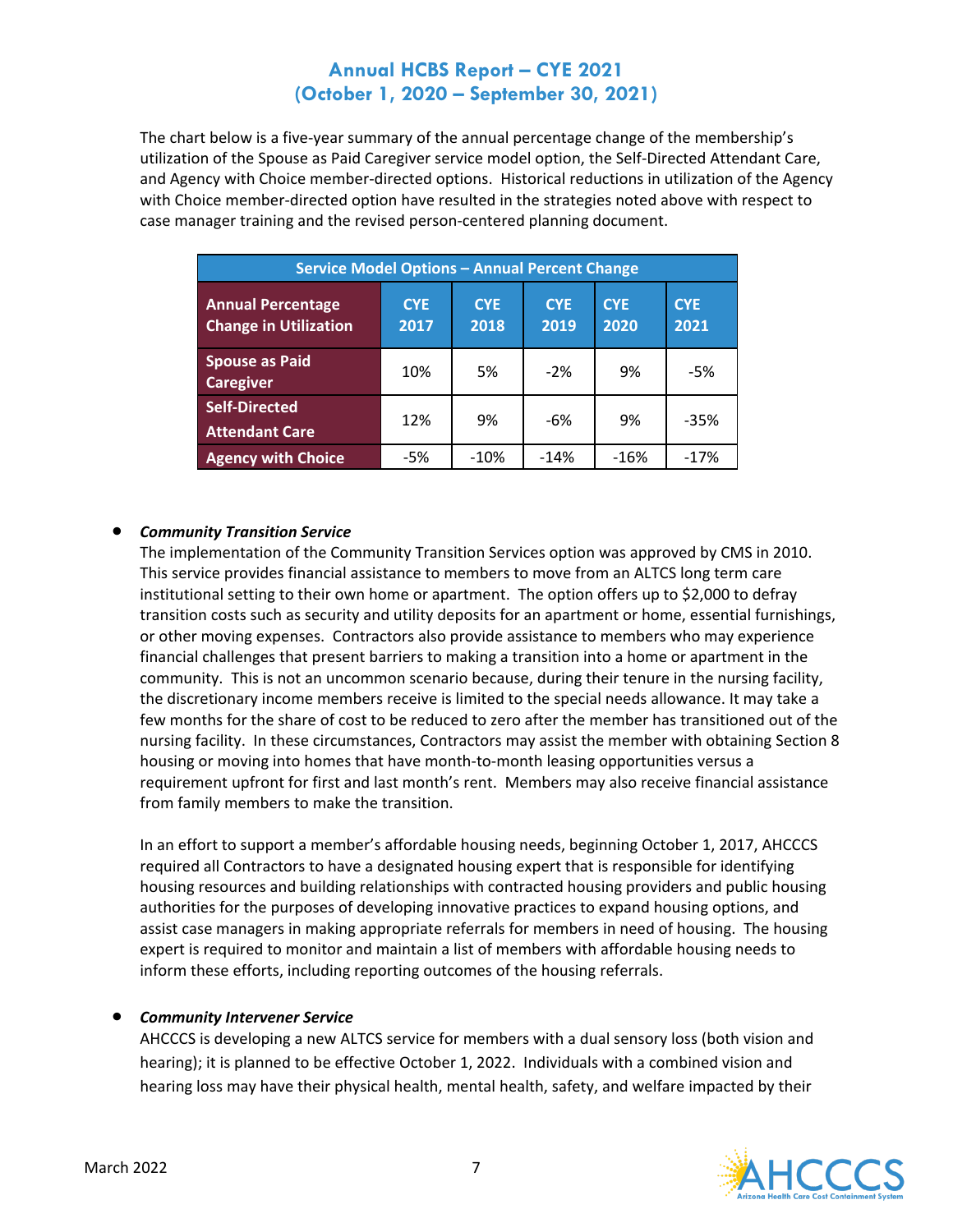impairments. The Community Intervener service will provide the visual, auditory, and environmental information to members that they are unable to gather on their own and that supports them to lead self-directed lives. Community Interveners are paraprofessionals with specialized training that will support members to access and receive intervention and skill building support related to:

- **Communication**
- **Information**
- **Environment**
- Social/Emotional Support
- **Activities**

#### • *Addressing Social Isolation*

The AHCCCS Whole Personal Care Initiative (WPCI) seeks to address the social risk factors that can have an impact on a person's health and well-being. It is believed that these factors (i.e., socioeconomic status, behaviors, and physical environment) contribute more to health outcomes than access to health care. One social risk factor that AHCCCS wants to specifically address for the ALTCS population is social isolation. There is strong evidence that social isolation is associated with poor health outcomes and higher rates of mortality. For example, according to the Journal of Aging Life Care, social isolation has been identified as having the same magnitude of impact on a person's health as high blood pressure, smoking, and obesity. Additionally, as the American Psychological Association reported on their website, it has been noted to increase a person's risk of dementia by 40 percent.

AHCCCS is in the process of creating a new habilitation service model that will support members to develop skills to build relationships and community connections in their community of choice and further their personal goal development. Members will have the option for this service to be provided by peers who are experiencing aging or living with a disability. The new policy guidance is planned to be effective October 1, 2022.

### • *Prior Period Coverage For HCBS*

Contractors are allowed to cover HCBS services for "Prior Period Coverage" enrollment. This allows applicants to have HCBS services covered by the Contractor during the period between application and determination of eligibility. Such coverage allows greater flexibility in the choice of a service site. Persons awaiting discharge from hospitals can go directly back to their own home, with coverage of those services paid for once eligibility is determined and enrollment is complete.

### **CONTRACTOR INITIATIVES**

The Contractors engage in a number of initiatives aimed at ensuring members are living in the most integrated setting as well as participating in community life. The following are examples of those initiatives.

One Contractor has developed a team of behavioral health professionals and Complex Care Specialists with expertise in connecting members with needed behavioral health services. The team includes a psychiatrist, psychologist, three behavior analysts, three behavioral health managers, and eight (8) behavioral health Complex Care Specialists. The team provides support and technical assistance to case

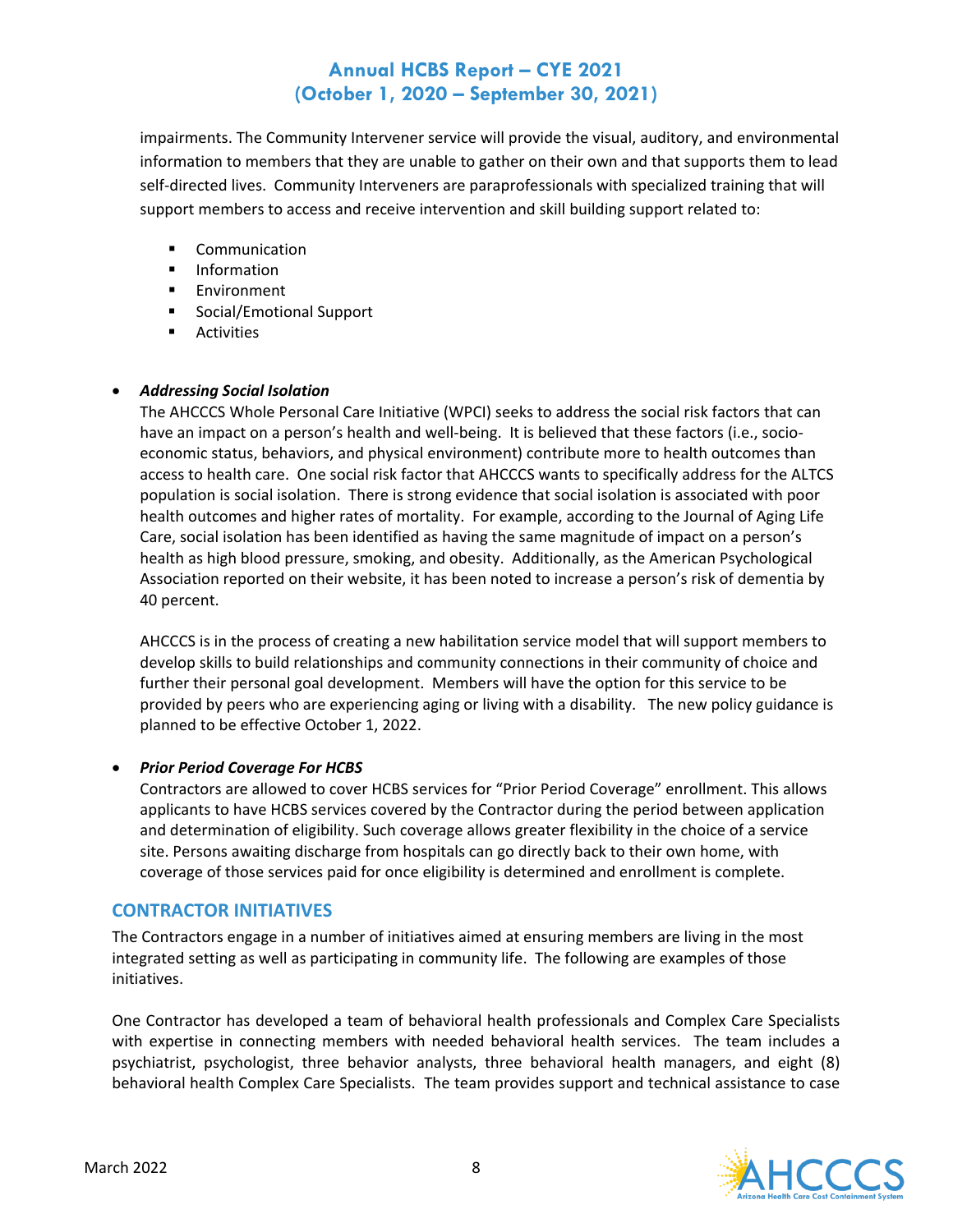managers to ensure that members have the behavioral health services in place to meet their needs in their homes and community.

One Contractor's affordable housing program has led to increased partnerships with local housing authorities. The City of Tucson Housing and Redevelopment Specialty Unit reached out to the Contractor in August of 2021 to partner in an effort to prioritize their members for nine (9) available Non-Elderly Disabled vouchers.

One Contractor's community reinvestment program seeks to provide philanthropic support to community-based organizations to improve access to health services and to enhance public health. Specifically, the program supports health care providers and nonprofit entities that have developed, or seek to develop, innovative practices related to health care service delivery, with an emphasis on wholeperson integrated health care. In 2021, the Contractor provided 75 iPads to 21 assisted facilities throughout four counties. The provision of iPads to assisted living facilities in the community was intended to place emphasis on whole-person integrated health care by making available a platform for the residents to:

- Video Chat with friends and family to decrease isolation and increase inclusion,
- Play interactive games to enhance cognitive function and reduce stress, and
- Utilize telehealth options to attend visits with practitioners and case management to mitigate exposure to COVID-19.

One Contractor has partnered with a company to address member's loneliness and social isolation through an app. The app helps to identify and alleviate loneliness among at-risk members. Once downloaded, the app interacts with users through jokes, questions, and other commentary in a guided conversation. In addition, it prompts users to take a shortened version of the UCLA Loneliness Scale, a widely used test for loneliness. Currently, roughly 42 percent of users now test as lonely on the UCLA scale, up from less than 30 percent last summer. When a member is identified as lonely or in need of a resource to address a social determinant of health, the app's Call Center is alerted and reaches out to the member.

One Contractor facilitated volunteer opportunities for their membership in their local communities. Despite the barriers to volunteerism due to the COVID-19 pandemic, members were engaged in several volunteerism activities. For instance, members and providers volunteered their time to make bracelets for Freedom Is for Everyone (FIRE), an organization focused on outreach and education of Human Trafficking, Addiction and Domestic Violence. The bracelets made will be used in FIRE's outreach efforts to provide education and support to women affected serving as a constant reminder of empowerment and hope. Another example of the Contractor's members reaching their volunteers includes one member who has always wanted to volunteer and has a love of cats. He organized donations and bagged cat food into individual bags and donated these to the local food bank. He also delivered bags of cat food to the doorsteps of neighbors in his complex that he knew needed pet food. This member was able to help 19 cats and their owners by giving them a weeks' worth of food. Another member wanted to make a difference in other people's day. She chose to volunteer her time and talent to draw and create positive and uplifting notes and messages that were distributed to residents at a local Assisted Living Facility.

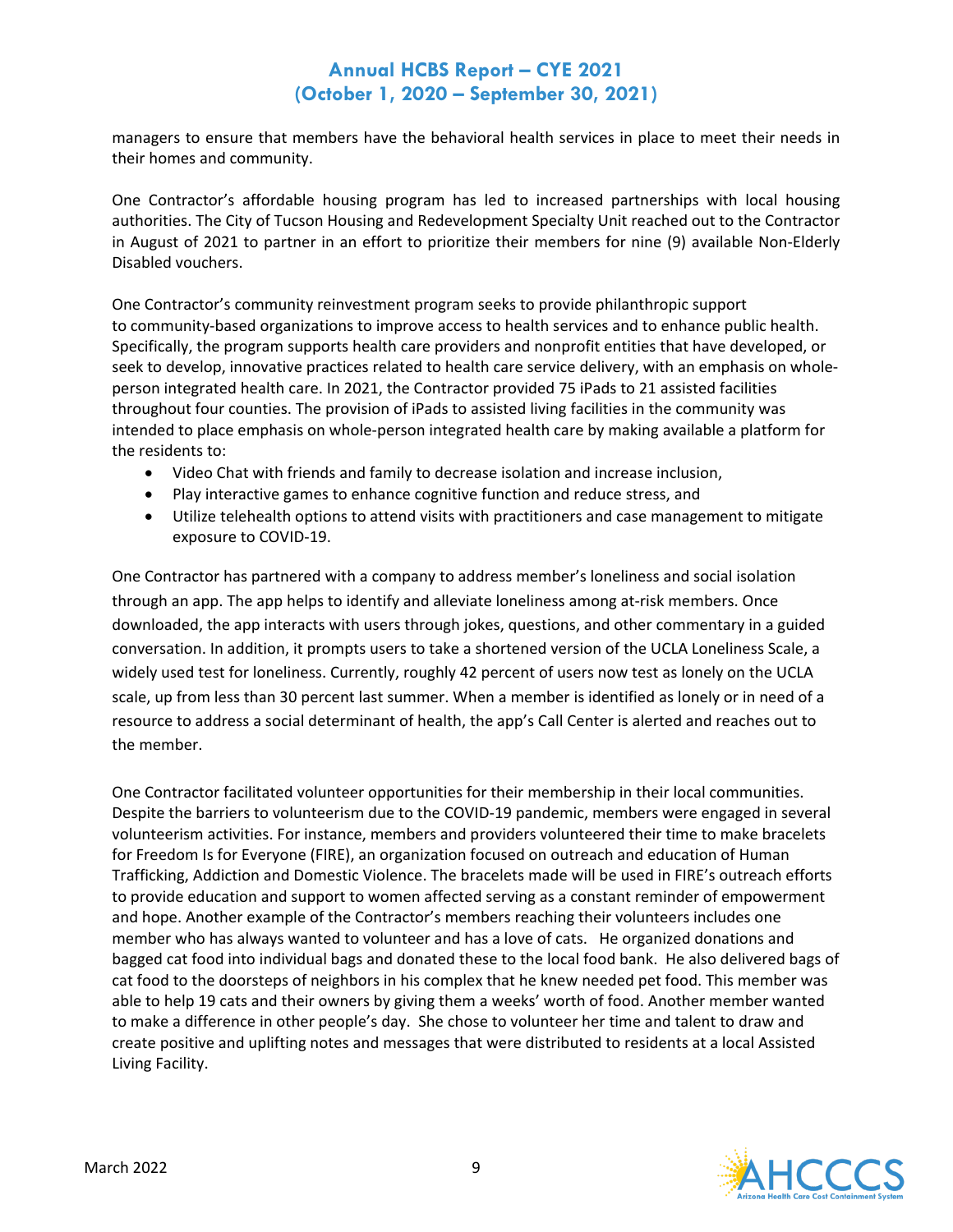One Contractor has identified Case Managers to act as Veteran Navigators to help members and their families learn and access available resources. This core group of Case Managers and health plan members, several of them with a personal history of service, meet quarterly (as the Veteran Navigator Committee) to share updates and materials. The Veteran Navigators continuously seek out opportunities to improve their own knowledge and promote outreach activities and community engagement such as the annual activity of writing cards of *thanks and appreciation* to be delivered to members who are veterans. During their quarterly meetings, external representatives from various organizations or groups are invited to present to the Committee about the various programs and supportive services available. Topics range from how to recognize stress due to traumatic events, isolation and depression and the benefits of companion dogs for veterans living with combat-related Post Traumatic Stress Disorder or Traumatic Brain Injury. The Committee participation affords health plan members an opportunity to share real life experiences and share resources that may benefit other health plan members as well as contribute ideas for improving expanding local resources.

### **AHCCCS ADMINISTRATION AND OVERSIGHT**

The following is a summary of other activities that touch on broader long-term care issues, but also address HCBS as a component. Some of these activities involve collaborative efforts with other Arizona state agencies, while others are exclusive to AHCCCS and its Contractors.

### • *COVID-19 Response*

AHCCCS has continued to implement a number of initiatives to combat and support mitigation of COVID-19 including the continuation of AHCCCS' approvals granted by CMS to waive certain Medicaid requirements to enable AHCCCS to combat the continued spread of COVID-19. One such request under the 1115 Appendix K authorities is to specifically address the unique needs of maintaining access to care for ALTCS members during the Public Health Emergency. The approved authorities, in part, permit flexibility to expand efforts to mitigating workforce shortages, maintaining network adequacy of HCBS providers, expanding the eligible population for home delivered meals, and permitting remote assessment planning and approvals. Additionally, AHCCCS was granted flexibility to allow HCBS providers to accompany members to the hospital and provide care simultaneously in order to alleviate some of the burden on a very taxed hospital system as well as support members who may be scared or concerned when families were not allowed in due to COVID-19.

AHCCCS also maintains and regularly updates an extensive list of FAQs on the AHCCCS website to help address questions and concerns from Contractors and stakeholders.

More information on the Agency's COVID-19 response can be found on th[e AHCCCS website.](https://azahcccs.gov/AHCCCS/AboutUs/covid19.html)

### • *American Rescue Plan Act (ARPA)*

On July 12, 2021, AHCCCS submitted a spending plan for the implementation of the American Rescue Plan Act of 2021, Section 9817. Arizona intends to leverage this unprecedented opportunity to implement initiatives that enhance and strengthen HCBS services while simultaneously promoting ongoing access to care and paths to self-sufficiency. Arizona has identified two critical priorities, each with a number of member-centric strategies that will serve as a roadmap for the state's use of these dollars. The strategies and priorities are detailed in the following table.

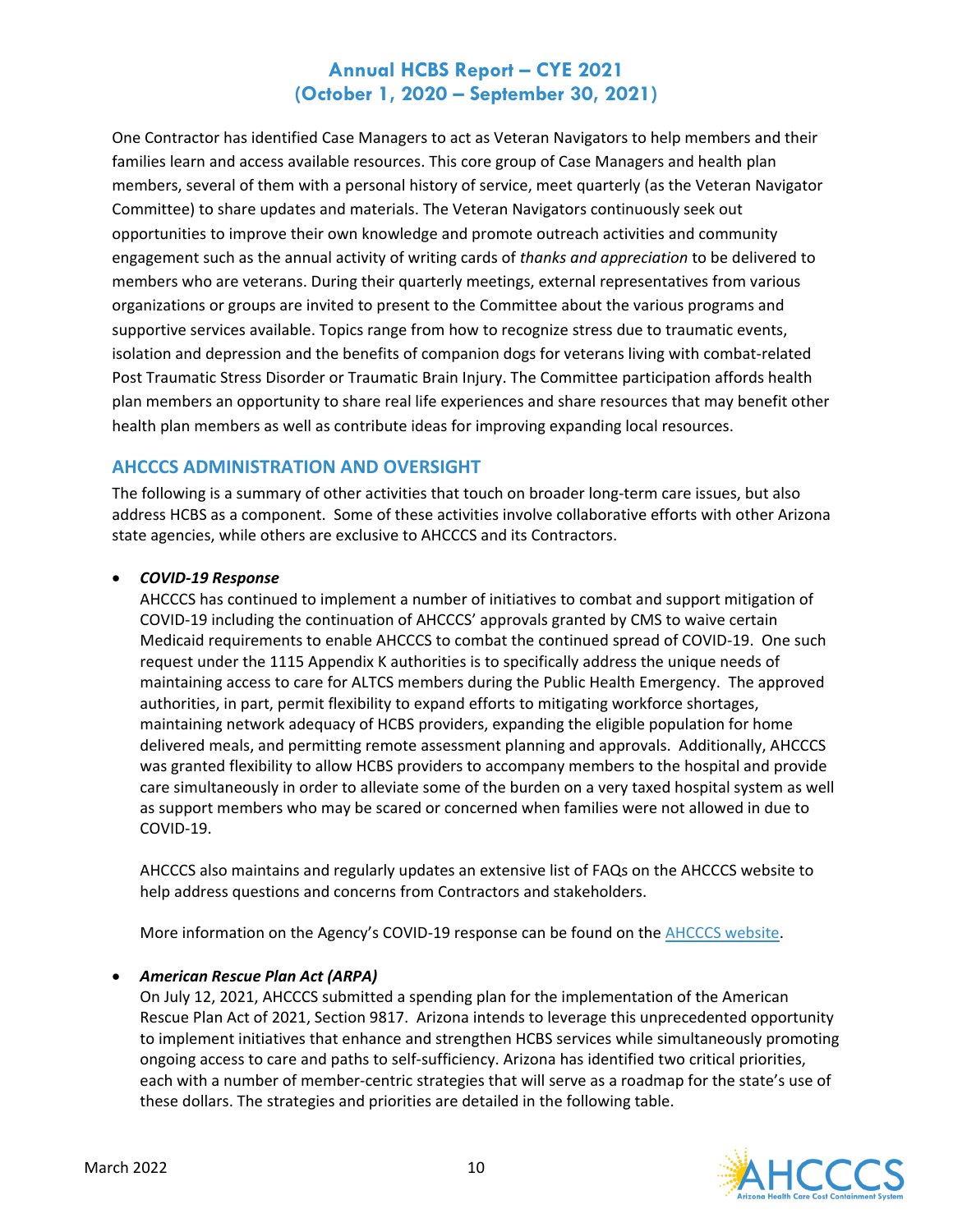#### HCBS Funding Priorities for

Arizona's Seniors, Individuals with Disabilities, Individuals Living with Serious Mental Illness, and Children with Behavioral Health Needs

| Strengthening and Enhancing Arizona's Home and                                                                                                             | <b>Advancing Technology to Support Greater</b>                                                                                       |
|------------------------------------------------------------------------------------------------------------------------------------------------------------|--------------------------------------------------------------------------------------------------------------------------------------|
| <b>Community Based System of Care</b>                                                                                                                      | <b>Independence and Community Connection</b>                                                                                         |
| 1) Empowering parents and families to provide care                                                                                                         | 1) Utilizing new technology to promote care                                                                                          |
| and meet the needs of their children                                                                                                                       | coordination and seamless communication                                                                                              |
| 2) Funding local initiatives and community-specific                                                                                                        | 2) Creating tools that strengthen quality                                                                                            |
| programming to improve member health                                                                                                                       | monitoring and prevent abuse and neglect                                                                                             |
| B) Assessing member engagement and satisfaction<br>to better understand needs, prevent abuse and<br>neglect, and identify opportunities for<br>improvement | B) Supporting individual self-sufficiency by<br>connecting members to technological tools<br>and resources that promote independence |
| 4) Expanding access to care from a well-trained,<br>highly-skilled workforce                                                                               |                                                                                                                                      |
| 5) Promoting stabilization, access to supportive<br>services, and workforce retention/consistency to<br>improve member outcomes                            |                                                                                                                                      |

As of September 2021, AHCCCS was awaiting approval of the spending plan by the Centers for Medicare and Medicaid Services (CMS). Thereafter, AHCCCS will need spending authority by the Arizona State Legislature before implementing the spending plan approved by CMS. The funding is short-term and must be spent by March 31, 2024.

More information on the Agency's ARPA spending plan can be found on the [AHCCCS website.](https://www.azahcccs.gov/AHCCCS/Initiatives/ARPA/index.html)

### • *Arizona State Hospital (AzSH) Coordination*

AHCCCS is responsible for oversight and monitoring of members who were conditionally released from the AzSH. AHCCCS requires Contractors to develop and implement policies and procedures to provide high touch Contractor care management and other behavioral health and related services to each member on conditional release from AzSH, consistent with the member's Court Ordered Conditional Release Plan. As stated in their contract, Contractors actively participate in the member's discharge plan prior to release. Contractors are not permitted to delegate the care management functions to a subcontracted provider and must submit a monthly comprehensive status report for each member on Conditional Release to the Psychiatric Security Review Board (PSRB), the member's attorney, and to the designated AHCCCS Medical Management (MM) staff. AHCCCS staff participates in a phone discussion with Contractors regarding each member, following receipt of the monthly report to ensure any potential compliance issues are thoroughly investigated.

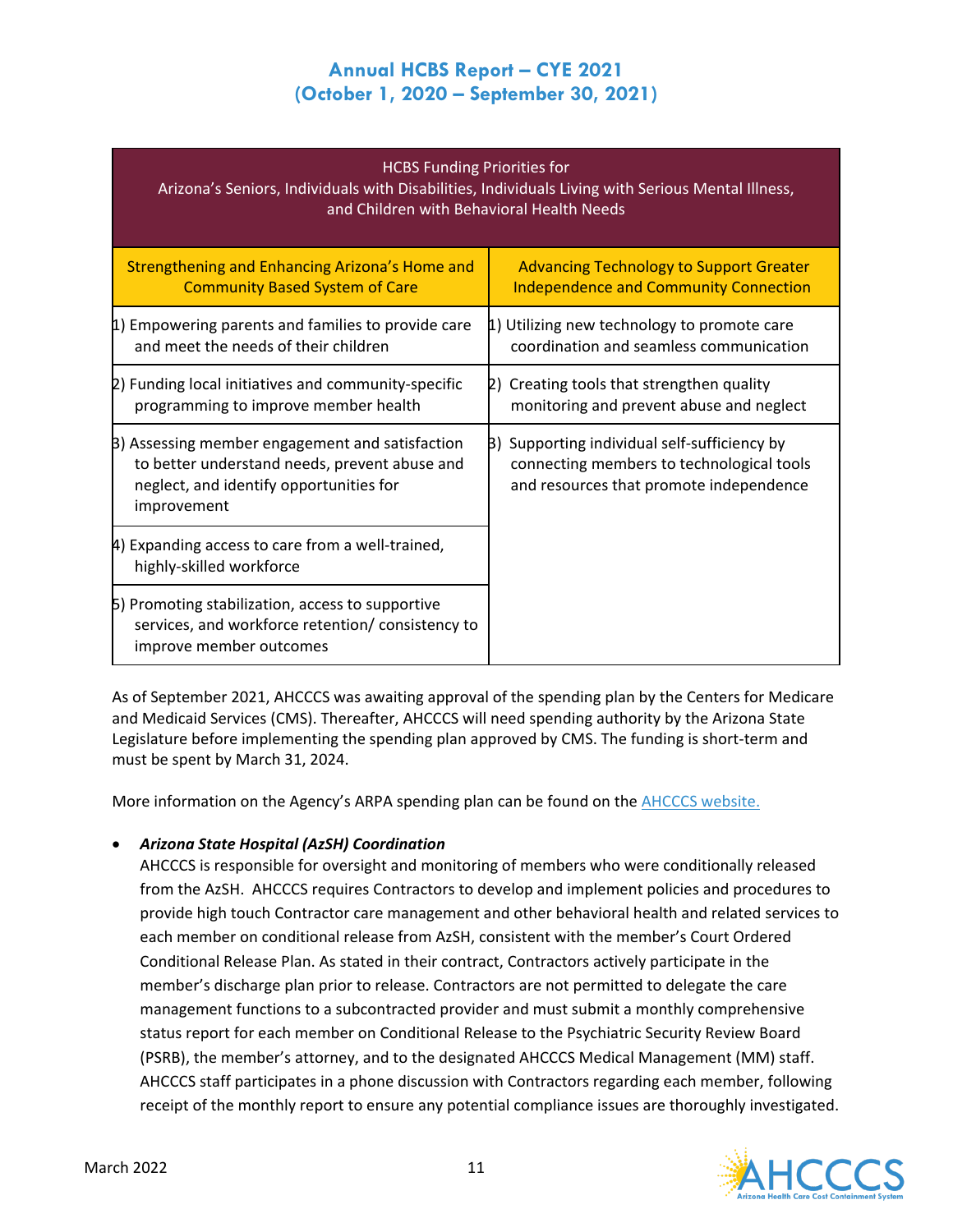Issues of noncompliance are reported immediately by the Contractor to the PSRB, the member's attorney, and AHCCCS designated staff.

#### • *Long Term Care Case Management*

Each ALTCS-enrolled member receives case management services provided by a qualified Case Manager. ALTCS Case Managers utilize a person-centered approach and maximize member/family self-determination while promoting the values of dignity, independence, individuality, privacy, and choice.

Case Managers conduct regular home visits with HCBS members to ensure quality services are being provided without gaps; to determine the services necessary to meet the member's needs, while in the most integrated setting; to provide member specific education to the member and his/her family; and to introduce alternative models of care delivery when appropriate.

The following are examples of how Case Managers execute their aforementioned roles and responsibilities.

- **Member-Directed Options Information**: Case Managers regularly inform members about member-directed options and assist members and their families to make informed decisions about the service delivery model of care.
- **End of Life Care:** Case Managers educate members/families on End-of-Life Care, which encompasses all health care and support services provided at any age or stage of an illness.
- **Serious Mental Illness Determinations:** Case Managers assess for the appropriateness of and submit referrals for members to receive a Serious Mental Illness Determination and, once affirmed, ensure members receive entitled services including grievance and appeals processes.
- **Cost Effectiveness Analysis:** Case Managers assess the continued suitability, appropriateness, and cost effectiveness of the member's in-home services. HCBS placement is the goal for ALTCS members as long as cost effectiveness standards and the member's medical, functional, social, and behavioral health needs can be met in that setting. The Case Manager regularly assesses the cost of the HCBS services and compares them to the estimated cost of institutionalized care. Placement in an HCBS setting is considered cost effective if the cost of HCBS services for a specific member does not exceed 100 percent of the net cost of institutional care for that member.
- **Non-Medicaid Service Coordination:** Case Managers identify and integrate non-ALTCS covered community resources/services as appropriate based on the member's needs, including community resources/services that support members in achievement of personal or independent living goals.
- **Goal Development:** Case Managers assist members to develop meaningful and measurable goals, including personal and independent living goals. Case managers also provide members with information about local resources to help them transition to greater self-

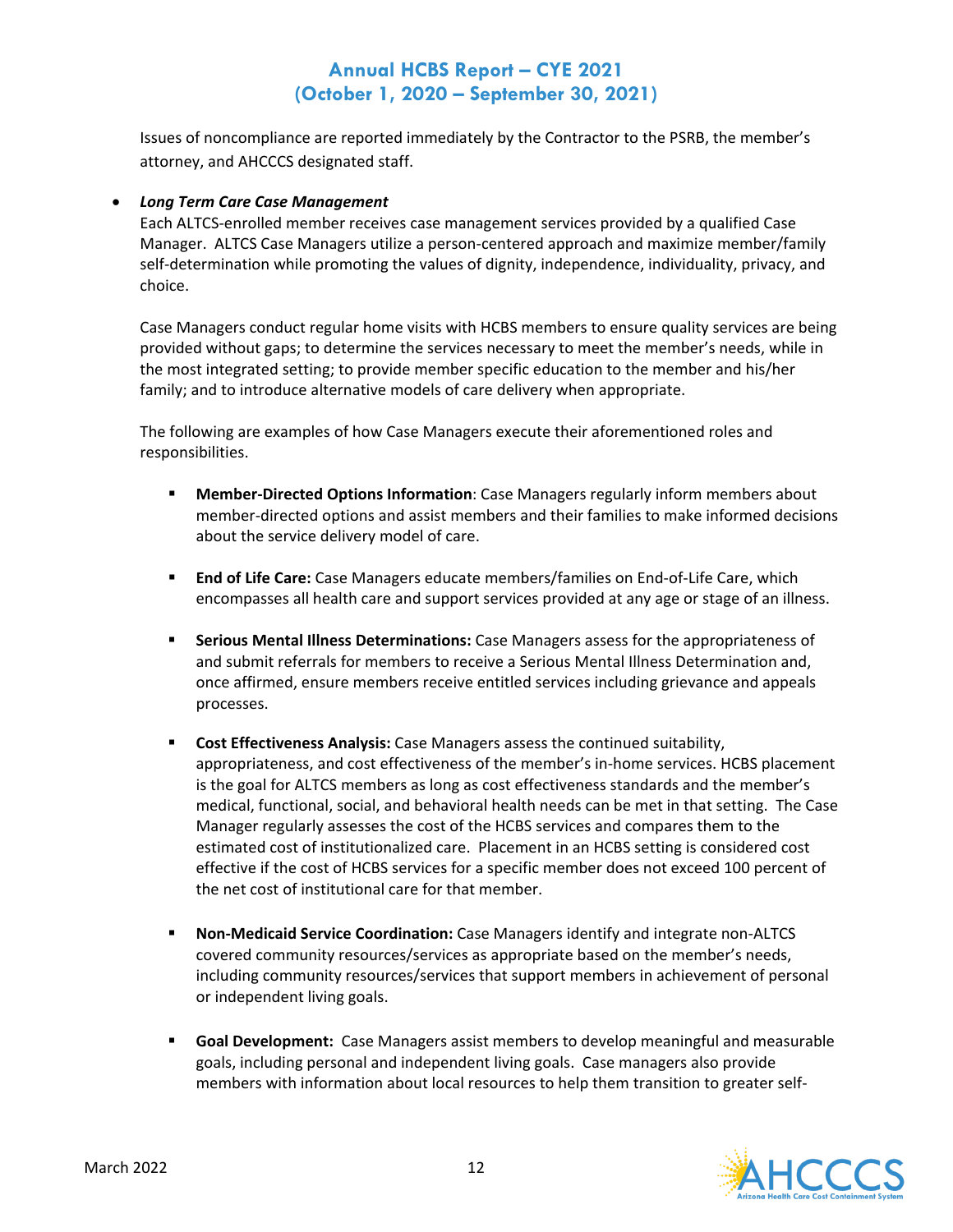sufficiency in the areas of housing, education, and employment, as well as identify goals and preferences around the areas of recreation, friendships, and family relationships.

Contractors are required to submit a Case Management Plan and Evaluation on an annual basis which addresses how the Contractor will implement and monitor case management and administrative standards outlined in AHCCCS policy including specialized caseloads.

AHCCCS evaluated the plans that were submitted for CYE 2021 and approved each Contractor's plan for the delivery of case management and the evaluation of the previous year's activities and outcomes.

In an effort to enhance the person-centered approach and further maximize member/family selfdetermination, AHCCCS initiated a process to:

- **EXECT** Create alignment of practices, forms, and monitoring of person-centered service planning (PCP) approach and personal goal development,
- Support members to have the information and supports to maximize member-direction and determination, and
- Develop processes to document health and safety risks and safeguard against unjustified restrictions of member rights in accordance with the Home and Community Based Settings rules.

AHCCCS entered into an Interagency Service Agreement with the Sonoran University Center of Excellence in Developmental Disabilities (UCEDD) at the University of Arizona, a recognized organization with subject matter expertise in the arena of person-centered service planning. A multi-stakeholder advisory workgroup was established to solicit input from members, families, service providers, and Contractors to enhance the person-centered approach to meet the goals noted above. Once the new forms and processes were finalized, AHCCCS convened a public comment period to afford the broader community of stakeholders an opportunity to provide feedback. Thereafter and in preparation for the implementation, the Sonoran UCEDD in partnership with AHCCCS held two (two-day) Train-the-Trainer events. The first Train-the-Trainer session occurred on March 10, 2021, and on March 11, 2021. The second session occurred on March 15, 2021, and on March 16, 2021. Subsequently, AHCCCS held several Contractor technical assistance (TA) sessions for Contractor PCSP trainers in April and May 2021. The TA sessions served as a platform for trainers to share challenges and successes and engage in problem-solving. During the month of April 2021, the Contractor's and Tribal ALTCS Fee-For-Service (FFS) Programs conducted PCSP training of their respective Case Managers (CMs) utilizing the Trainer's Tool Kit that was developed. CM PCSP training for the ALTCS-EPD Contractors and Tribal ALTCS FFS Programs concluded on April 30, 2021. Upon implementation the ALTCS CMs were required to complete assessments for all ALTCS-EPD members using the new PCSP, by December 31, 2021. DES/DDD completed their CM training in September 2021 and all assessments utilizing the new PCSP tool are projected to be completed statewide by June 30, 2022.

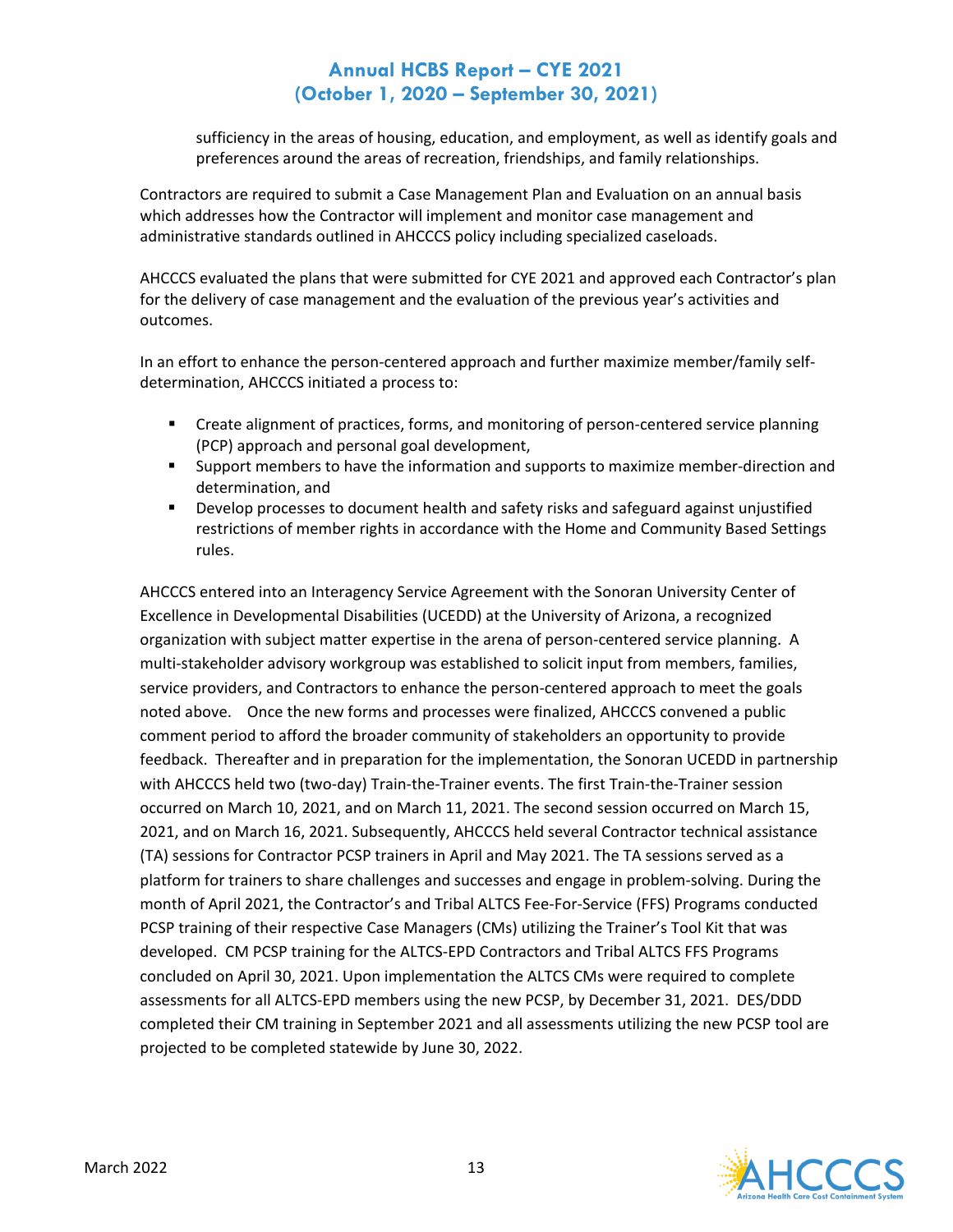### • *Electronic Visit Verification (EVV)*

Pursuant to Section 1903 of the Social Security Act (42 U.S.C. 1396b), AHCCCS is mandated to implement EVV for non-skilled in-home services (attendant care, personal care, homemaker, habilitation, and respite) by January 1, [2](#page-14-0)021<sup>2</sup> and for in-home skilled nursing services (home health) by January 1, 2023.

The goals of instituting EVV in the AHCCCS program include:

- Ensuring, tracking, and monitoring timely service delivery and access to care for members,
- Reducing provider administrative burden associated with scheduling and hard copy timesheet processing,
- Accommodating the lifestyles of members and their families and the way in which they manage care,
- **EXECOMMODATION SERVICE PROVIDER SERVICES SERVICES AND ACCOMMODATION FIGURAL SERVICES** Accommodating service provider business details and accommodating service provider business decisions and presentsion and accommodating systems, and
- **Prevention, detection, recovery of improper payments due to fraud, waste, and abuse.**

During the reporting period, AHCCCS engaged in the following major milestones to prepare for implementation of EVV:

- **Completed the Operational Readiness Review conducted by the Centers for Medicare and** Medicaid Services (CMS),
- Went live with the state sponsored EVV system on December 31, 2020,
- Finalized the AHCCCS EVV policy,
- **Developed and prepared for the release of the training for providers using the state**sponsored EVV vendor including a combination of live-interactive training and Learning Management System accessible training,
- Worked diligently with the state sponsored EVV vendor to resolve several unexpected technical issues that prevented provider adoption of EVV,
- Assisted providers with EVV implementation and problem solving,
- **Added and updated member and provider resources to the AHCCCS EVV Website, including** regularly updated FAQs, and
- Facilitated regularly scheduled meetings with provider groups representing industries subject to EVV.

AHCCCS is leveraging the EVV mandate to develop a more streamlined reporting approach to ensure, track, and monitor timely service delivery and access to care for members. AHCCCS is currently working with the state sponsored EVV system vendor to make system customizations and standard reports to assist providers, Contractors, and AHCCCS to streamline administrative processes and to mitigate access to care challenges. This includes mechanisms to track and monitor the time it takes for members to receive a service once it has been determined to be medically necessary. Additionally, the reporting will support monitoring scheduled service visits versus occurrences of late, missed or short visits and the actions the providers took in response to the member's contingency plan for such occurrences.

<span id="page-14-0"></span><sup>&</sup>lt;sup>2</sup> On December 5, 2019, AHCCCS received approval from CMS to extend the timeline for compliance through 01/01/21.

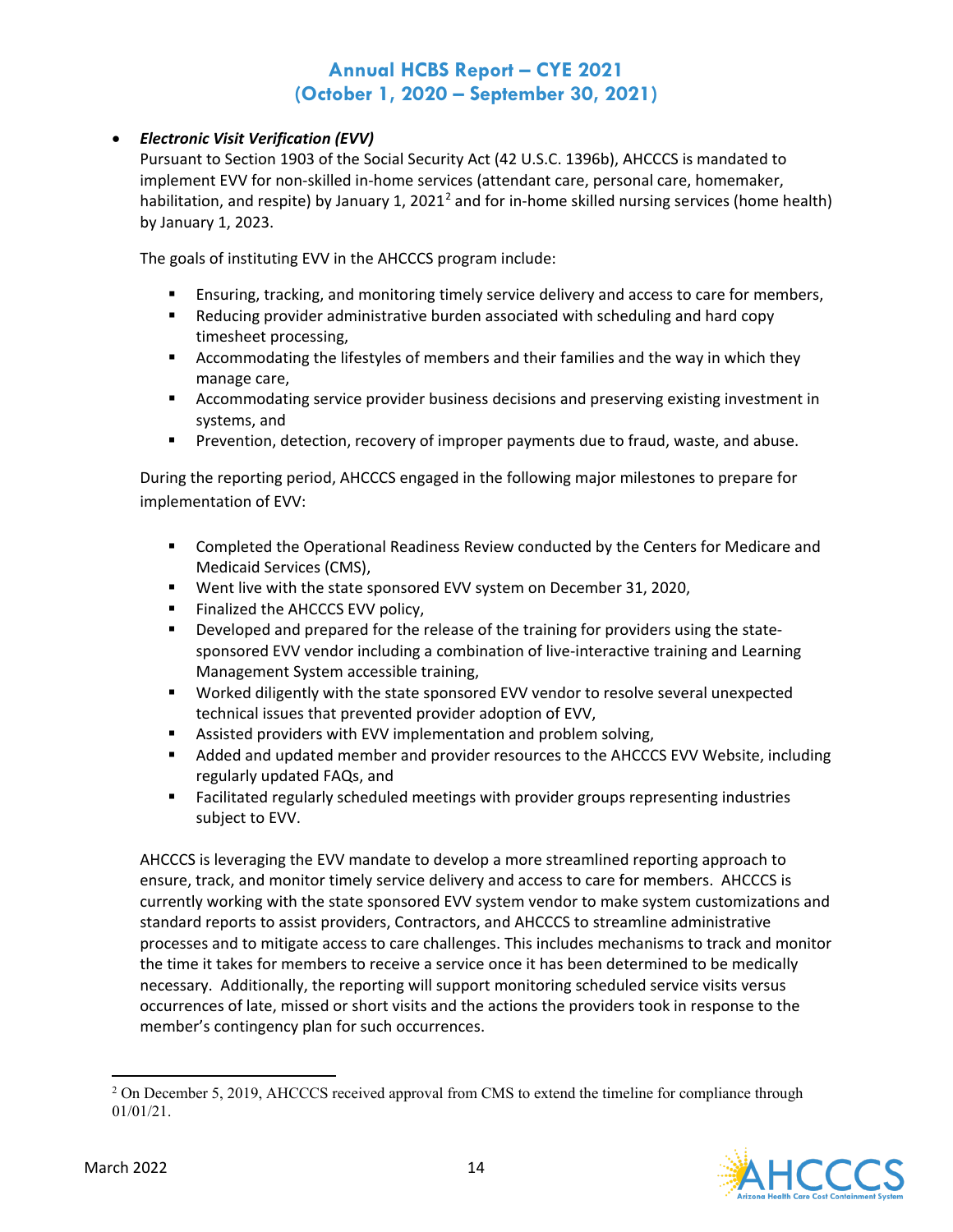More information on EVV can be found on the [AHCCCS website.](http://www.azahcccs.gov/evv) 

#### • *Network Development Plans*

Each year, AHCCCS requires that ALTCS Contractors develop an adequate network and submit a Network Development and Management Plan (Plan) to demonstrate their networks meet the needs of members they serve. In the Plan, the Contractors identify the current status of the network at all levels (institutional, HCBS, acute, alternative residential, etc.) and project future needs based upon membership growth and changes in member profiles/service needs.

AHCCCS requires the Contractor to provide information on many issues relating to network sufficiency in the Plan, including but not limited to the following:

- **Exaluation of the prior year's Plan**
- **EXECUTE:** Current status of network by service type
- How members access the system
- Relationship between the various levels of the networks
- **Current network gaps**
- **IMMED 11 Immediate short-term interventions when a network gap occurs**
- **IF** Interventions to fill network gaps, and barriers to those interventions
- **Evaluation of the interventions**
- Strategies utilized to increase the percentage of members living in their own home
- Any network issues identified during member and provider council meetings
- **How the network is designed for populations with special health care needs**

AHCCCS requires its ALTCS Contractors to develop and demonstrate the implementation of proactive strategies in the Plan to reduce the percentage of members in Alternative Residential Settings once it is determined that 20 percent or more of a Contractor's HCBS membership resides in such settings.

AHCCCS evaluated the Plans that were submitted for CYE 2021 and approved each Contractor's Plan, including the methods for analyzing the network and identifying and addressing network gaps. AHCCCS is in the process of reviewing the plans for CYE 2022.

#### • *Abuse & Neglect Prevention Task Force*

The Abuse & Neglect Prevention Task Force convened in response to an Executive Order to ensure the health and safety of Arizona's most vulnerable citizens. The Task Force examined a broad range of concerns and opportunities aimed at enhancing the prevention of abuse and neglect. The Task Force developed 30 recommendations that fall under the following themes:

- Statewide public awareness campaign to encourage a statewide culture of abuse, neglect, and exploitation prevention educating the broader public of that commitment.
- **Prevention and accountability of all state agencies, in collaboration with private vendors and** stakeholders, to develop, disclose, implement, and monitor policies and practices aimed at preventing abuse, neglect, and exploitation, reporting incidents, conducting investigations, and ensuring incident stabilization and recovery.
- Multi-agency coordination where AHCCCS, Department of Economic Security, Arizona Department of Health Services, and other critical system partners work to employ a

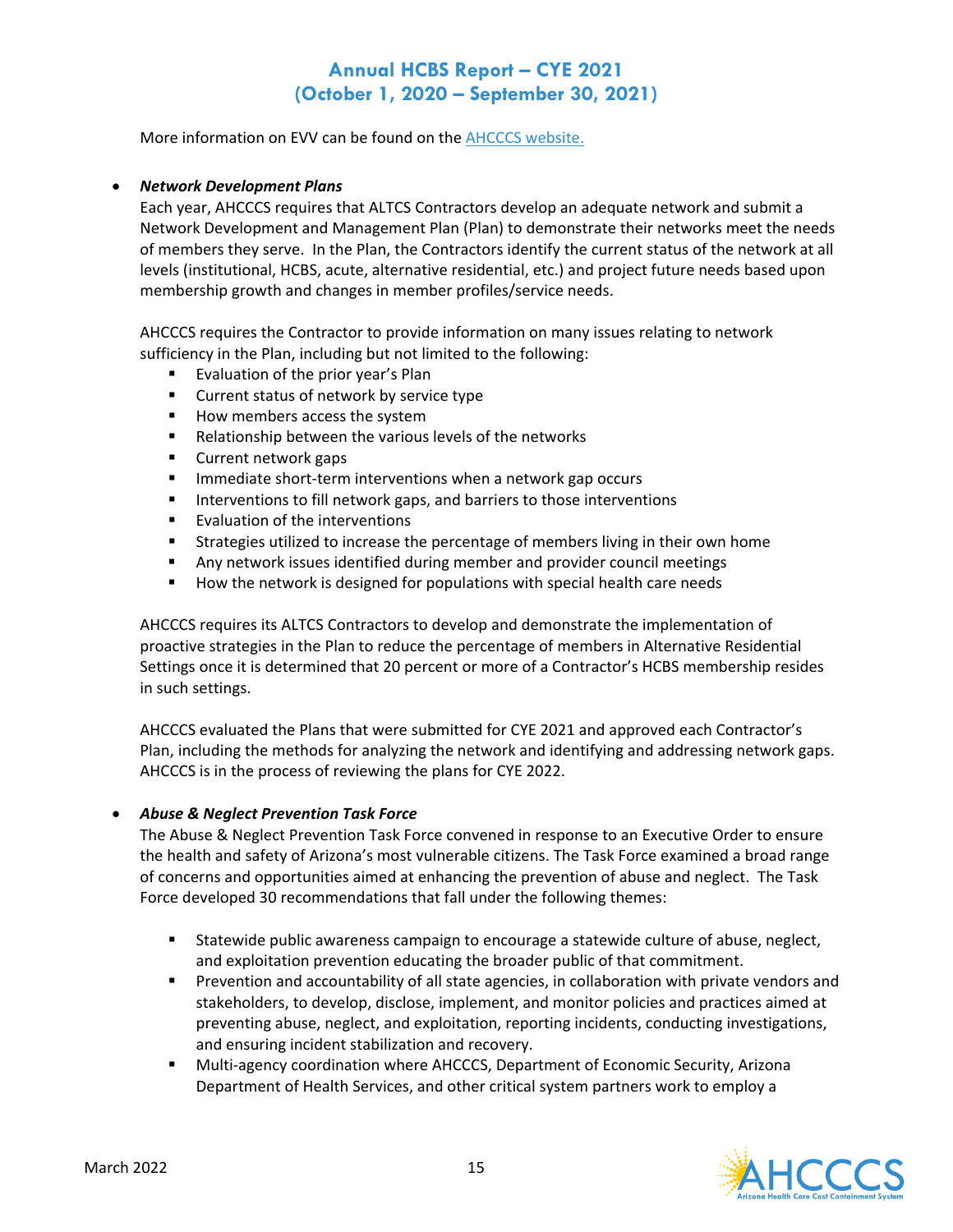coordinated, multidisciplinary team approach in preventing and addressing incidents of abuse and neglect.

- **Signage implementation on how to report abuse, neglect, and exploitation to be** prominently posted in all settings in which vulnerable individuals reside and/or receive services.
- State agencies, in partnership with community-based organizations, to offer evidence-based training on abuse, neglect, and exploitation prevention, reporting, and recovery to vulnerable individuals and their families.
- **IMPRO** Improvements in identification, tracking, and analysis of incidents of alleged abuse and neglect, including mechanisms for making data readily available to the public.
- Workforce development strategies which foster workplaces that uphold the ideals of respect, attentiveness, and active support for all individuals receiving services and providing services within the State Medicaid program.
- **Adult Protective Services registry checks and training to investigators.**
- **Supportive resources to help manage caregiver stress.**
- **Public access to Setting Monitoring Reports that include monitoring reports for group** homes and adult developmental homes to the extent allowed by statute and privacy restrictions.
- **EXECT** Review of confidentiality requirements to identify potential revisions to statute and agency policies to allow information sharing between parties while maintaining required privacy and confidentiality protections.

Significant work has been accomplished and the vast majority of the recommendations have been completed to improve the system to prevent abuse and neglect. More information can be found on the [AHCCCS website](https://www.azahcccs.gov/AHCCCS/CommitteesAndWorkgroups/abuseneglect.html) including the most updated progress status report.

### • *Monitoring and Oversight*

AHCCCS regularly reviews Contractor operations to ensure compliance with federal and state law, rules and regulations, the AHCCCS contract, and AHCCCS policies. Monitoring activities include review and approval of contract deliverables, regular coordination meetings with Contractors, provision of technical assistance, and both Focused and Operational Reviews. Focused Reviews are conducted based on trending information specific to one Contractor or across Contractors to assess compliance in a specific area of focus and provide targeted technical assistance. Operational Reviews are conducted in order to:

- Determine if the Contractor satisfactorily meets AHCCCS' requirements as specified in the contract, AHCCCS policies, Arizona Revised Statute, Arizona Administrative Code, and 42 CFR Part 438, Managed Care.
- **Provide technical assistance and identify areas where improvements can be made as well as** identifying areas of noteworthy performance and accomplishments.
- **Review progress in implementing recommendations made during prior reviews.**
- **PEDETER IF 19 IS 20 IS 20 IS 20 IS 20 IS 20 IS 20 IS 20 IS 20 IS 20 IS 20 IS 20 IS 20 IS 20 IS 20 IS 20 IS 20 IS 20 IS 20 IS 20 IS 20 IS 20 IS 20 IS 20 IS 20 IS 20 IS 20 IS 20 IS 20 IS 20 IS 20 IS 20 IS 20 IS 20 IS 20 IS** effectiveness of those policies and procedures.
- **Perform Contractor oversight as required by CMS in accordance with AHCCCS' 1115 Waiver.**
- **Provide information to an External Quality Review Organization (EQRO) for its use as** described in 42 CFR 438.364.

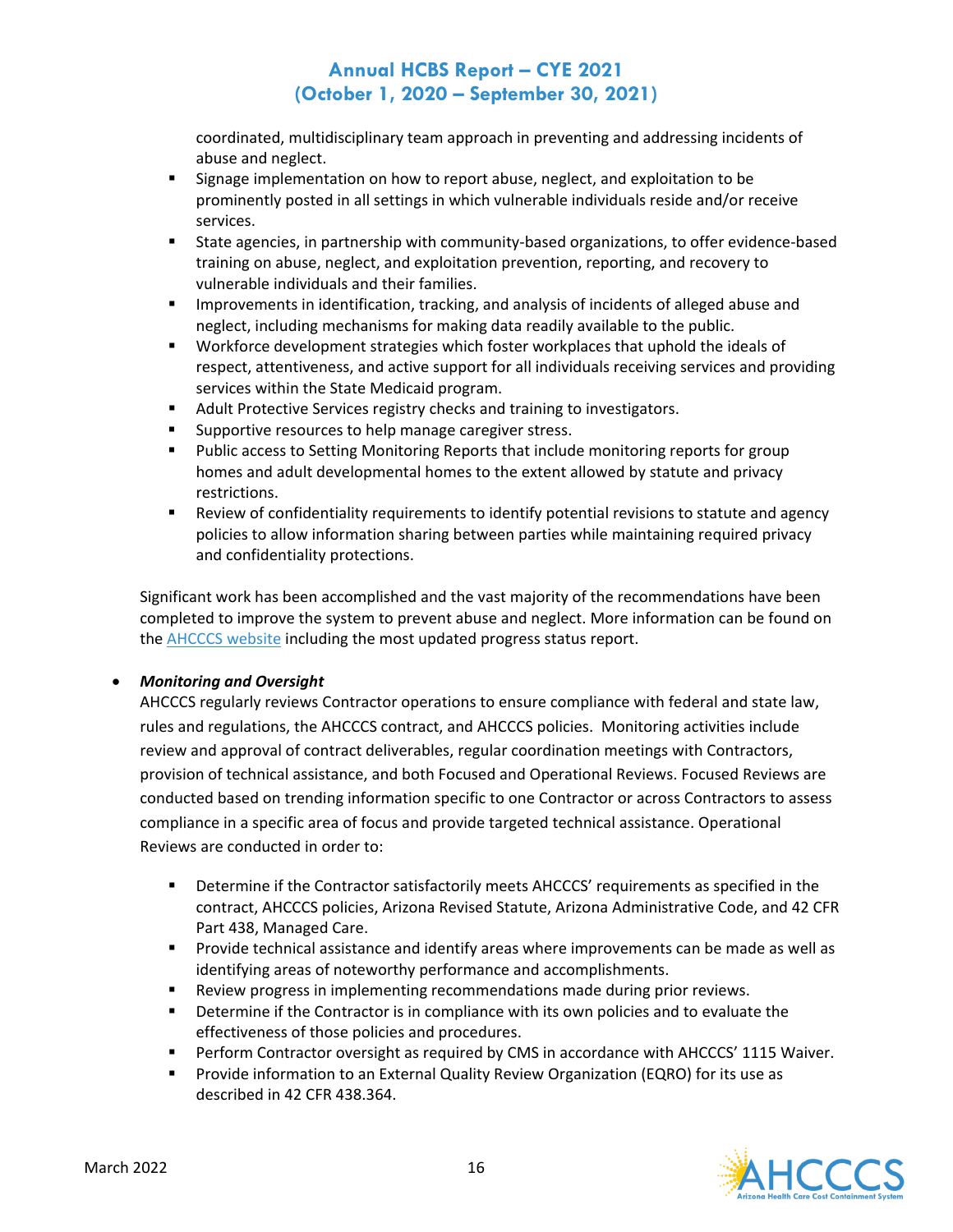The reviewers utilize established standards based upon statutes, contract terms, and policy requirements. Review of case management standards evaluate compliance with case management staff orientation and training, service reviews which includes member placement, HCBS living arrangements, initial contact and HCBS service initiation, needs assessment and care planning, timeliness of service visits, and completion of the cost effectiveness study.

The Operational Reviews are conducted in a three-year cycle evaluating each AHCCCS Contractor, including the three ALTCS-EPD Contractors and one DES/DDD ALTCS Contractor, once during the cycle. When a Contractor is found to be out of compliance with AHCCCS standards, the Contractor must submit and obtain approval of a Corrective Action Plan (CAP) to address the deficiencies. The process includes a follow-up on the status of each CAP six months after the CAP is accepted. AHCCCS' reviews of the ALTCS-EPD MCOs were completed during February 2019 - April 2019. AHCCCS' review of the DES/DDD Contractor occurred in August 2021. Corrective Action Plans will be monitored until actions are sufficiently completed and the CAPs are closed.

The results of Operational Reviews are published on th[e AHCCCS website.](https://www.azahcccs.gov/Resources/OversightOfHealthPlans/OpReviews.html)

### • *Contractor Administrative Actions*

AHCCCS utilizes a variety of Administrative Actions to address ongoing or serious Contractor noncompliance, including mandatory Corrective Action Plans, Notices to Cure, and Sanctions.

In recent years, AHCCCS has imposed Administrative Actions on several activities performed by the DES/DDD Contractor related to quality management, HIPAA compliant transactions, access to care, and Augmentative and Alternative Communication (AAC) devices. While significant concerns were initially identified, the Division is moving towards full compliance through intensive corrective action and support from an independent third-party consultant that was approved by AHCCCS. These Administrative Actions remain open throughout 2021 and AHCCCS continues to provide enhanced monitoring and technical assistance through weekly leadership meetings and monthly meetings with DES/DDD Contractor subject matter experts (SMEs) to review strategies and progress of actions, barriers, and outcome measures. It is anticipated that the DES/DDD Contractor will be able to close out additional Administrative Actions during the next measurement period as two prior administrative actions were closed during CYE 2021.

AHCCCS posts any Administrative Actions imposed on a Contractor on th[e AHCCCS Website.](https://www.azahcccs.gov/Resources/OversightOfHealthPlans/AdministrativeActions/)

### • *Direct Care Workforce Development*

The foundation for prioritization of workforce development initiatives began in March 2004 when former Governor Napolitano formed the Citizens' Workgroup on the Long-Term Care Workforce. The purpose of the Workgroup was to study the issue of the direct care workforce and provide recommendations regarding potential strategies to improve the workforce.

As a result of the Workgroup, beginning October 1, 2012, AHCCCS formally incorporated the competency standards, training curriculum, and testing protocol into its service specifications for attendant care, personal care, and housekeeping. All Direct Care Workers (DCWs) are now required

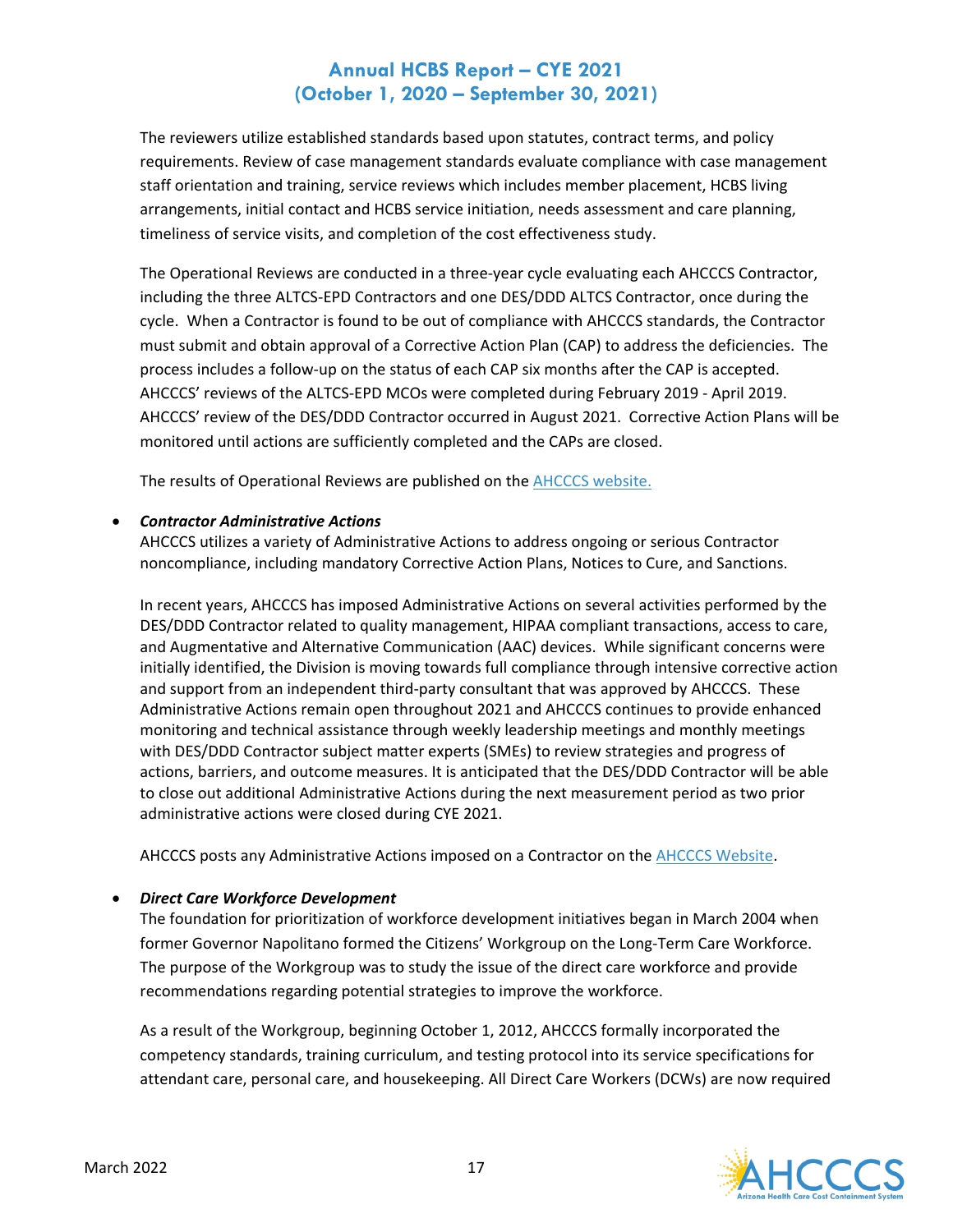to pass standardized examinations based upon the competency standards established by the Workgroup in order to provide care to ALTCS members in their homes.

Significant ongoing and new activities continue regarding the growing challenges related to ensuring the establishment of an adequate direct care (caregiver) workforce.

Examples of ongoing activities include but are not limited to the following.

- AHCCCS and the Contractors continue to conduct initial and annual audits of the Approved Direct Care Worker Training and Testing Programs to ensure the programs are in compliance with AHCCCS standards pertaining to the training and testing of DCWs.
- AHCCCS manages an online database that serves as a tool to support the portability or transferability of DCW testing records from one employer to another employer. The online database also serves a secondary purpose to assist in monitoring compliance with the AHCCCS DCW training and testing initiative.
- AHCCCS has developed a Workforce Development policy for all lines of business which stipulates Contractors are required to designate a Workforce Development Administrator. Further, Contractors are required to submit and monitor a Workforce Development Plan to ensure the sub-contracted workforce of paraprofessionals is adequately resourced, stable, and capable of providing quality care to members. The Workforce Development Plan must include measures to proactively identify potential challenges and threats to the viability of the workforce, as well as develop and implement interventions to prevent or mitigate access to care concerns for members.
- AHCCCS coordinates with appropriate parties to facilitate training reciprocity between DCWs and caregivers working in assisted living facilities per A.R.S. 36-446.15 to streamline the transition of in-home DCWs to work as caregivers and vice versa.

AHCCCS' efforts to leverage American Rescue Plan Act funds to prioritize workforce development through the provision of additional resources to agencies that recruit, retain, and deploy competent DCWs, and additional dedicated resources to the building of infrastructure to support those activities, is an example of the high prioritization of workforce development aimed at supporting members to live and receive care in home and community-based settings. The current plan includes resources for a continuum of activities including, but not limited to:

- Promoting and incentivizing people to join the workforce,
- Helping providers development recruitment and retention strategies,
- Enhancing training to build competencies to meet member needs,
- Developing career pathway opportunities, and
- Building data collection infrastructure to collect and maintain workforce data.

The Workforce Development policy in the AHCCCS Contractors Operations Manual can be found on the [AHCCCS website.](https://www.azahcccs.gov/shared/ACOM/) 

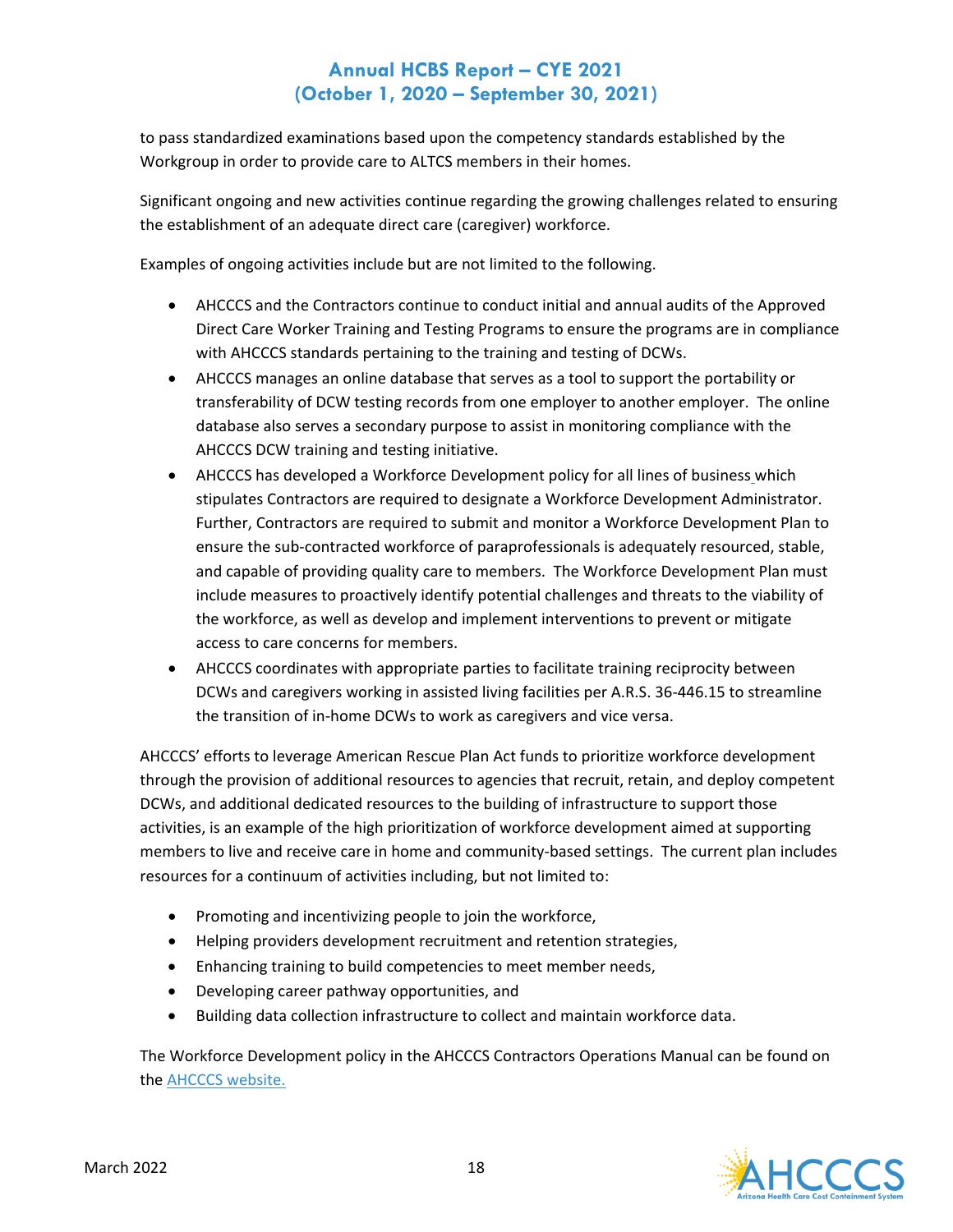Information on the DCW training and testing program can also be found on the [AHCCCS website.](https://www.azahcccs.gov/PlansProviders/CurrentProviders/DCW/)

### • *Home and Community Based Settings Rules*

On January 16, 2014, CMS released final Rules regarding requirements for HCBS operated under section 1915 of the Social Security Act. The Rules mandate certain requirements for residential and non-residential settings where Medicaid members receive long term care services and supports. Specifically, the Rules establish requirements for settings to ensure that individuals receiving services are integrated into their communities and have full access to the benefits of community living.

In Arizona, these requirements impact the ALTCS program members receiving services in the following residential and non-residential settings:

#### **Residential**

- **Assisted living facilities**
- **Group homes**
- **Adult and child developmental homes**
- **Behavioral health residential facilities**

#### **Non-Residential**

- **Adult day health programs**
- **Day treatment and training programs**
- **EXEC** Center-based employment programs
- Group-supported employment program

AHCCCS was required to develop an assessment to determine its current level of compliance. AHCCCS submitted Arizona's Systemic Assessment and Transition Plan to CMS in October 2015. The systemic assessment conducted by AHCCCS summarized Arizona's current level of compliance for HCBS settings and was approved by CMS in September 2017.

The Transition Plan outlines strategies the State will use to make sure all HCBS settings come into compliance by March 202[3](#page-19-0)<sup>3</sup>. AHCCCS engaged in multiple meetings and/or correspondence with CMS, pertaining to the Transition Plan, between September 2017 through February 2019. CMS confirmed the current version of the Transition Plan (containing revisions in response to their feedback) is satisfactory. CMS will not officially approve Arizona's Systemic Assessment and Transition Plan until after the first round of site-specific assessments have been completed (estimated March 2022), a public comment period is held and the State's reports to CMS are satisfactory.

<span id="page-19-0"></span><sup>&</sup>lt;sup>3</sup> CMS extended the deadline of compliance from March 2022 to March 2023 in response to the COVID-19 Public Health Emergency.

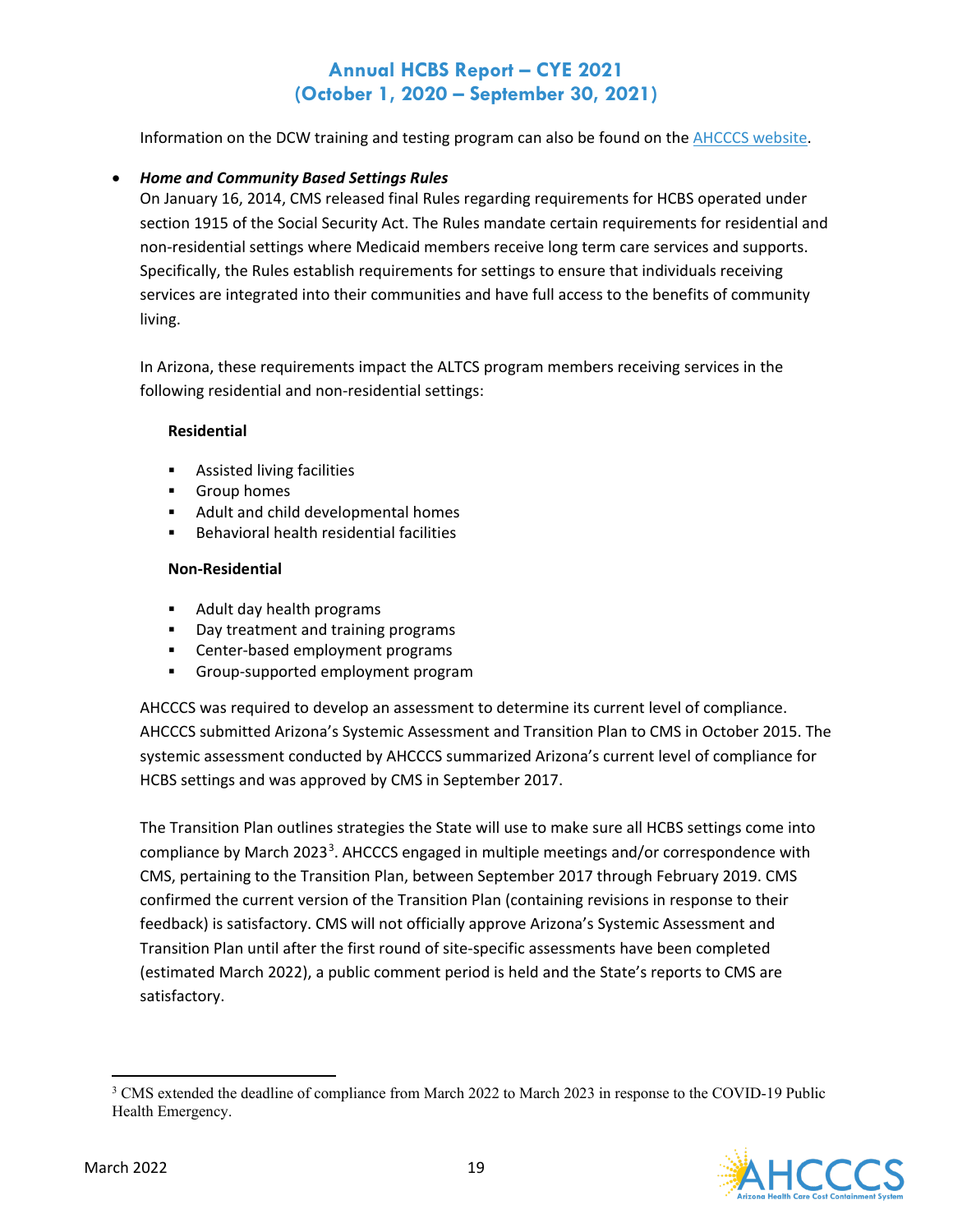In March 2021, MCOs began assessing all HCBS settings for compliance using modified assessment tools that accommodated provider's efforts to mitigate COVID-19 and included a requirement for them to develop a plan regarding how they will transition to full compliance after the Public Health Emergency. A tool was developed for the MCOs to report their audit progress to AHCCCS. AHCCCS will use this data to report progress to stakeholders and CMS, including compiling the list of settings that meet the criteria for Heightened Scrutiny. Heightened Scrutiny is required by CMS when a setting might share some characteristics of an institution (i.e., isolating people from the broader community), but there is an indication through an assessment the setting can comply with the HCBS Rules by March 2023.

In order to assist providers through the assessment process, AHCCCS held several setting specific training sessions in March and April 2021. The training sessions helped to inform additional topics to cover for training sessions planned in 2022. AHCCCS also holds monthly meetings with the MCO Quality Management staff to answer questions and provide technical assistance to support their efforts to assess settings for compliance.

Detailed information on AHCCCS' activities to comply with the HCBS Rules can be found on the [AHCCCS website.](https://www.azahcccs.gov/shared/HCBS/)

#### • *ALTCS Advisory Council*

After AHCCCS used a Council to help create and implement Agency with Choice, a member-directed option, the contributions of the council members were noted as invaluable to the program development and implementation process. With the continued development of new and innovative practices to serve ALTCS members, AHCCCS prioritized the maintenance of the advisory group to identify opportunities for system improvements, assist in the development of the initiatives, and support program monitoring and oversight activities. The ALTCS Advisory Council meets on a quarterly basis and is comprised of ALTCS members and their family members/representatives. Additionally, representatives from ALTCS Contractors, providers, state agencies, and advocacy agencies serve on the Council.

Council Members advise AHCCCS on activities aimed at making system improvements. Individual Council members are asked to provide input and feedback on ALTCS program activities from their own personal or professional experience, expertise, or perspective. ALTCS Advisory Council members are encouraged to identify topics for discussion as well as provide input on topics that AHCCCS brings forward to solicit stakeholder input from members.

The ALTCS Advisory Council has advised on the State's compliance with federal initiatives and service delivery system innovations as well as received information on notable topics of interest including, but not limited to:

Federal Initiatives:

**Home and Community Based Setting Rules** 

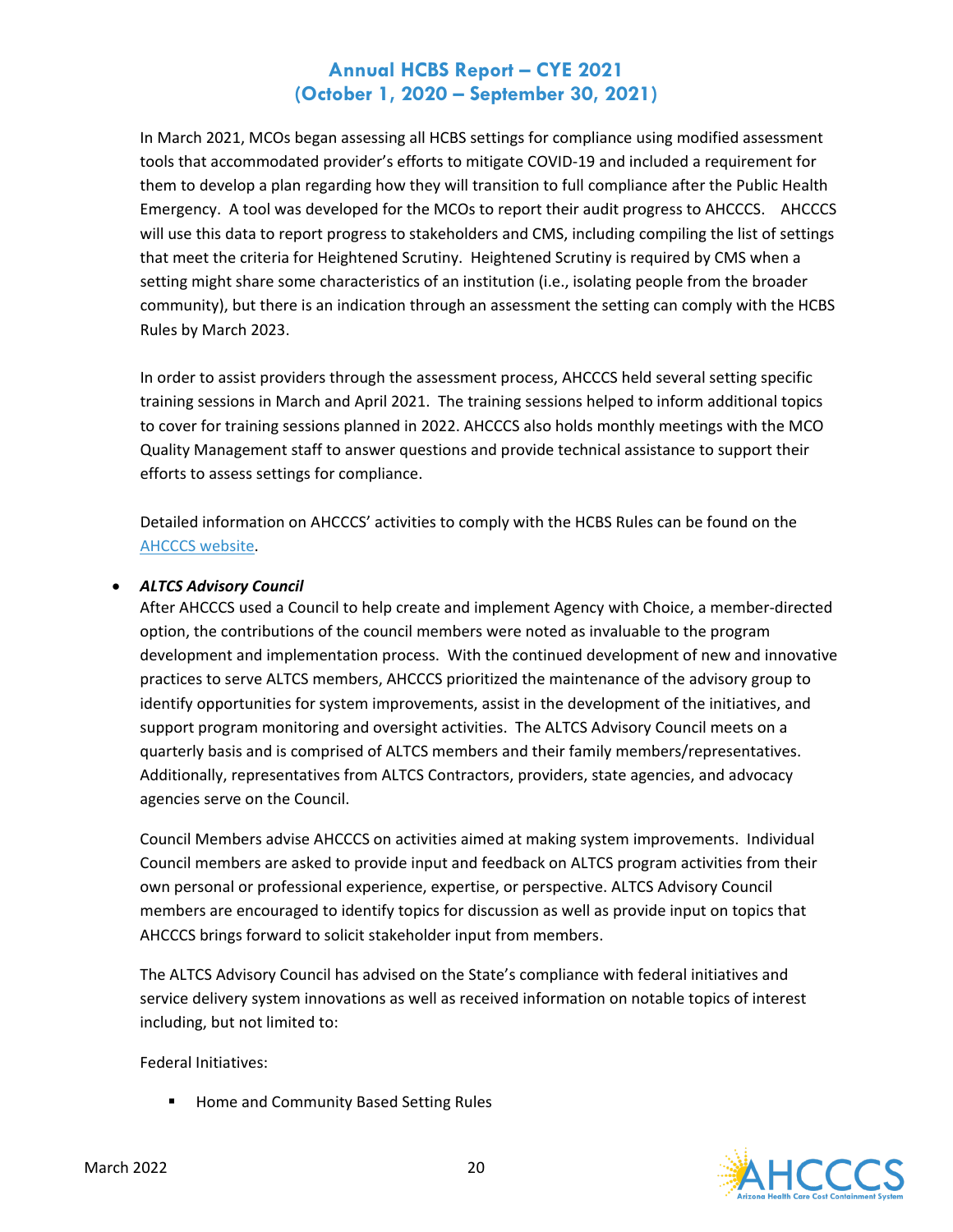- **U.S. Department of Labor, Companionship Exemption**
- **Electronic Visit Verification**
- **American Rescue Plan Act (ARPA)**

Service Delivery System Design:

- **The role peer supports can play in the ALTCS program**
- Integration of aging individuals or individuals with a disability into the long-term care workforce
- Contractor standards for identification of provider office accessibility in the Contractor's provider directories
- **New Community Intervener Service**
- **Integrated health care**
- **Revisions to the Agency with Choice member-directed option policy**
- **Person Centered Service Planning**
- **•** Office of Individual and Family Affairs (OIFA) Overview
- **•** Olmstead Plan

Other Notable Topics of Interest

- Reporting quality of care concerns
- **Supported decision making**
- **Agency's COVID-19 response**

#### • *Olmstead Plan*

Although the Court did not require states to develop a plan, Arizona officials chose to do so by creating a plan as an opportunity for advocates, agencies, members, and community stakeholders to collaborate on a guide to further improve upon access to services for members with disabilities to ensure they live and receive services in the most appropriate integrated setting in the community. Arizona considers the Olmstead Decision as an opportunity for self-examination and a continuous process of quality improvement when establishing priorities for the service delivery system in the context of other critical issues.

In 2001, AHCCCS, the Arizona Department of Health Services (ADHS) (who then and until 2016 was responsible under statute for managing Title XIX and non-Title XIX behavioral health services in Arizona), and the Arizona Department of Economic Security undertook the process to develop Arizona's first Olmstead Plan. [Updates](https://www.azahcccs.gov/AHCCCS/Downloads/ArizonaOlmsteadPlan/OlmsteadUpdatedMarch2003.pdf) were made in 2003. From 2014 to 2016, the above agencies initiated a planning process to update the Arizona Olmstead Plan. Then in July 2016, before the updated plan could be finalized, the statutorily mandated merger of ADHS' Division of Behavioral Health Services with AHCCCS occurred. This merger streamlined the monitoring and oversight of the Regional Behavioral Health Authorities (RBHAs), who then became AHCCCS-contracted Managed Care Organizations (MCOs). While the system delivery change necessitated revisions to the drafted Olmsted Plan, the change also uniquely positioned Arizona to enhance the service delivery system through integrated care and further ensure members live and receive services in the most appropriate integrated setting in the community.

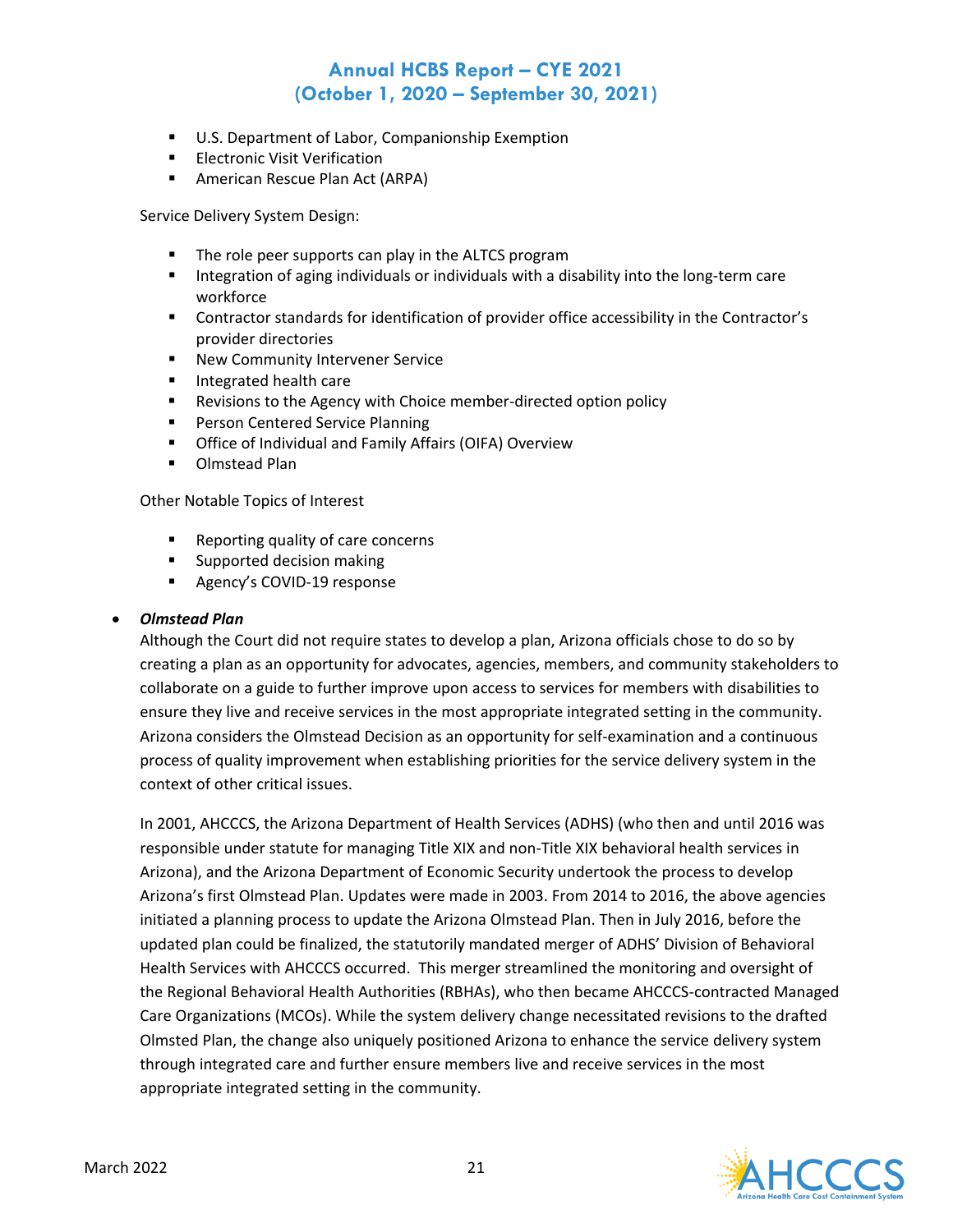AHCCCS is in the process of developing a new Olmstead Plan. During the reporting period, the following activities took place.

- Developed an internal Olmstead Planning workgroup with individuals from different departments in order to determine the areas of focus the new Arizona Olmstead Plan will contain and start the planning process.
- Created an Olmstead Survey designed to assist with updating the Olmstead Plan by seeking input from members, family members, provider staff, and representatives from MCOs and state agencies.
- **EXECRED EXECREM** Created an Olmstead webpage
- Expanded the Olmstead Planning workgroup to include members and family members across the state to advise with the development of the Arizona Olmstead Plan, while bringing lived experiences to the table.

Moving forward, AHCCCS will hold a series of community stakeholder meetings to promote awareness of Olmstead planning. Once a draft plan is developed, AHCCCS will hold meetings with a broad array of community stakeholders and a public comment period before finalizing the plan.

More information on Olmstead Planning may be found on the [AHCCCS website.](https://www.azahcccs.gov/Olmstead)

### • *Autism Spectrum Disorder Advisory Committee*

In 2015, the Governor's Office established a statewide Autism Spectrum Disorder (ASD) Advisory Committee representing a broad range of stakeholders that included providers, Contractors, advocacy groups, and families to address and provide recommendations to strengthen services for the treatment of ASD. The Committee created recommendations from five workgroups: Early Identification and Diagnosis, Evidence-Based Treatment, Reducing System Complexity, Increasing Network Capacity, and Adults with ASD. In February 2016, the ASD Advisory Committee finalized and published recommendations.

Completed activities include, but are not limited to:

- **EXP** Creating system maps and using consistent terminology across the system,
- **IMPROVING ACCESS TO diagnosis and critical early intervention services,**
- **Independently registering Board Certified Behavioral Analysts and linking appropriate code set** services,
- **EXECT** Creating a behavioral intervention policy,
- **EXECT** Creating a specialized diagnosing provider list by Contractor,
- **EXEC** Leveraging Targeted Investments funding for integration,
- **IMPLEMANGE HABILITY CONSULTATION (HAB-C) by DES/DDD, and**
- **•** Developing Centers of Excellence.

The ASD Advisory Committee continues to advise on the implementation of the recommendations. Ongoing conversations continue to explore additional considerations for Centers of Excellence for members with ASD, coordination of benefits with third party liability, and aging members with ASD.

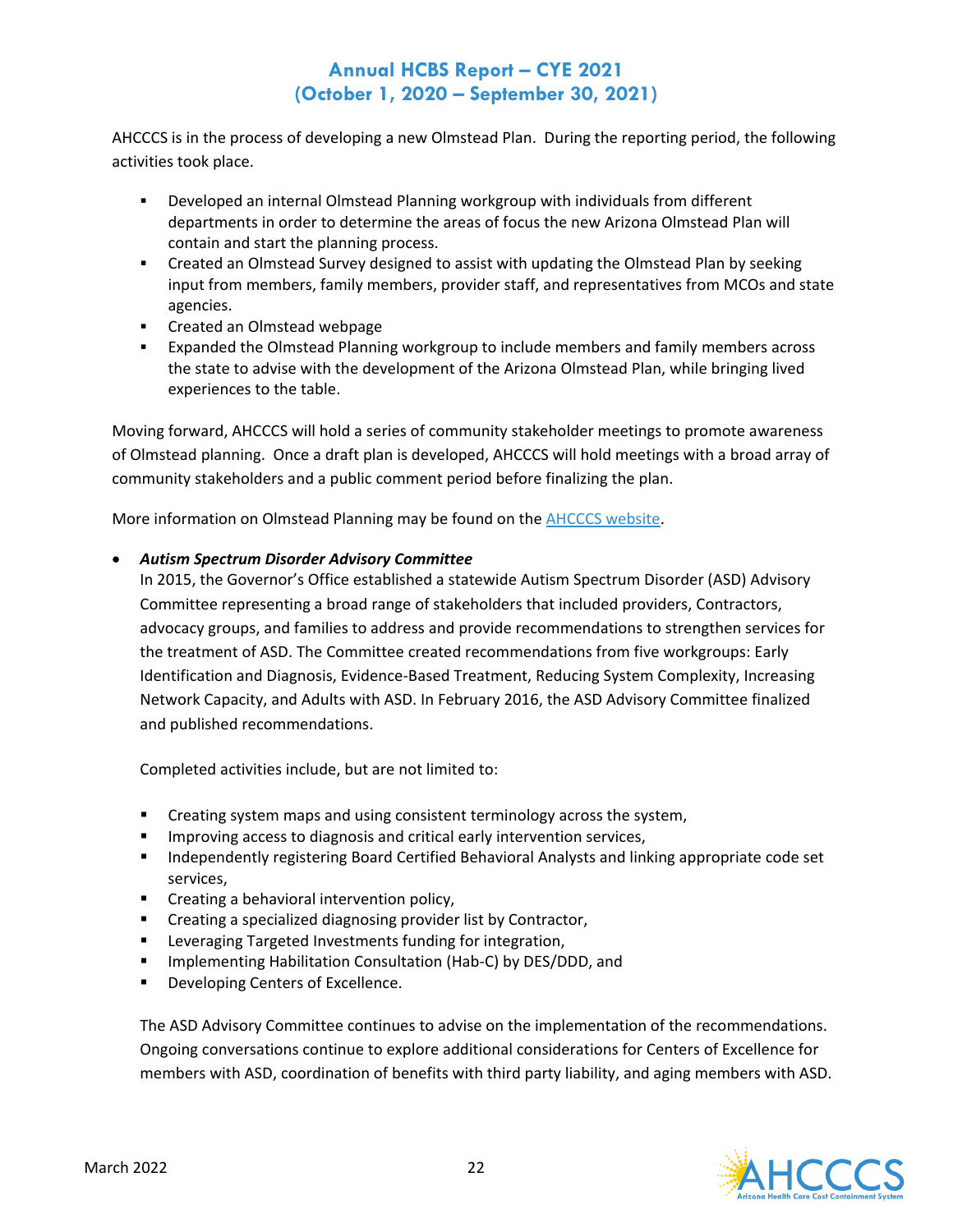More information on the activities of the ASD Committee may be found on the [AHCCCS website.](https://www.azahcccs.gov/shared/ASD.html)

#### • *Performance Measures*

AHCCCS worked to strategically align its statewide performance measures with the CMS Child and Adult Core Sets prior to implementation of mandatory child and behavioral health (child and adult) measure reporting. AHCCCS transitioned from utilizing External Quality Review Organization (EQRO) calculated rates to measure and report MCO level data to utilizing MCO-calculated performance measure rates that have undergone EQRO validation starting with its 2020 performance measures.

Beginning with its CYE 2021 contract amendments, AHCCCS transitioned from its use of internally established Minimum Performance Standards (MPS) to the use of national benchmark data (i.e., CMS Medicaid median and NCQA HEDIS® Medicaid mean) to evaluate MCO performance. AHCCCS also intends to utilize historical performance data to evaluate MCO, line of business, and agency performance. AHCCCS' intends to require MCOs to calculate and report on Managed Long-Term Services and Supports (MLTSS) focused performance measures included as part of the CYE 2022 contract amendments.

#### • *Performance Improvement Projects (PIPs)*

In addition to performance measures, AHCCCS also implements Performance Improvement Projects (PIPs) to drive member health outcomes and improve Contractor performance on selected state and national health care priorities. AHCCCS considers a PIP as a planned process of data gathering, evaluation, and analysis to determine interventions or activities that are anticipated to have a positive outcome. PIPs are designed to improve the quality of care and service delivery and usually last at least four years. While Contractors are required to select and implement their own PIPs to address self-identified opportunities for improvement specific to their plans, AHCCCS mandates other program-wide PIPs in which Contractors must participate, and monitors performance until each Contractor meets requirements for demonstrable and sustained improvement. ALTCS members were included as target member audiences for the PIPs noted below.

- **Back to Basics:** The Back-to-Basics PIP was selected for the DES/DDD Contractor with a baseline measurement year of CYE 2019. The purpose of this PIP is to increase the number of children and adolescent well-child/well-care visits, and to increase the number of children and adolescents receiving annual dental visits.
	- o Baseline rate for adolescent well-child/well-care visits is 50.7%
	- o Baseline rate for children/adolescent annual dental visits is 52.7%
	- o Remeasurement 1 will be reflective of calendar year 2022
	- o Remeasurement 2 will be reflective of calendar year 2023
- **Breast Cancer Screening:** The Breast Cancer Screening PIP was selected for ALTCS-EPD Contractors with a baseline measurement year of CYE 2019. The purpose of this PIP is to increase the number and percent of breast cancer screenings.
	- o Baseline rate for breast cancer screening is 36.5%
	- o Remeasurement 1 will be reflective of calendar year 2022
	- o Remeasurement 2 will be reflective of calendar year 2023

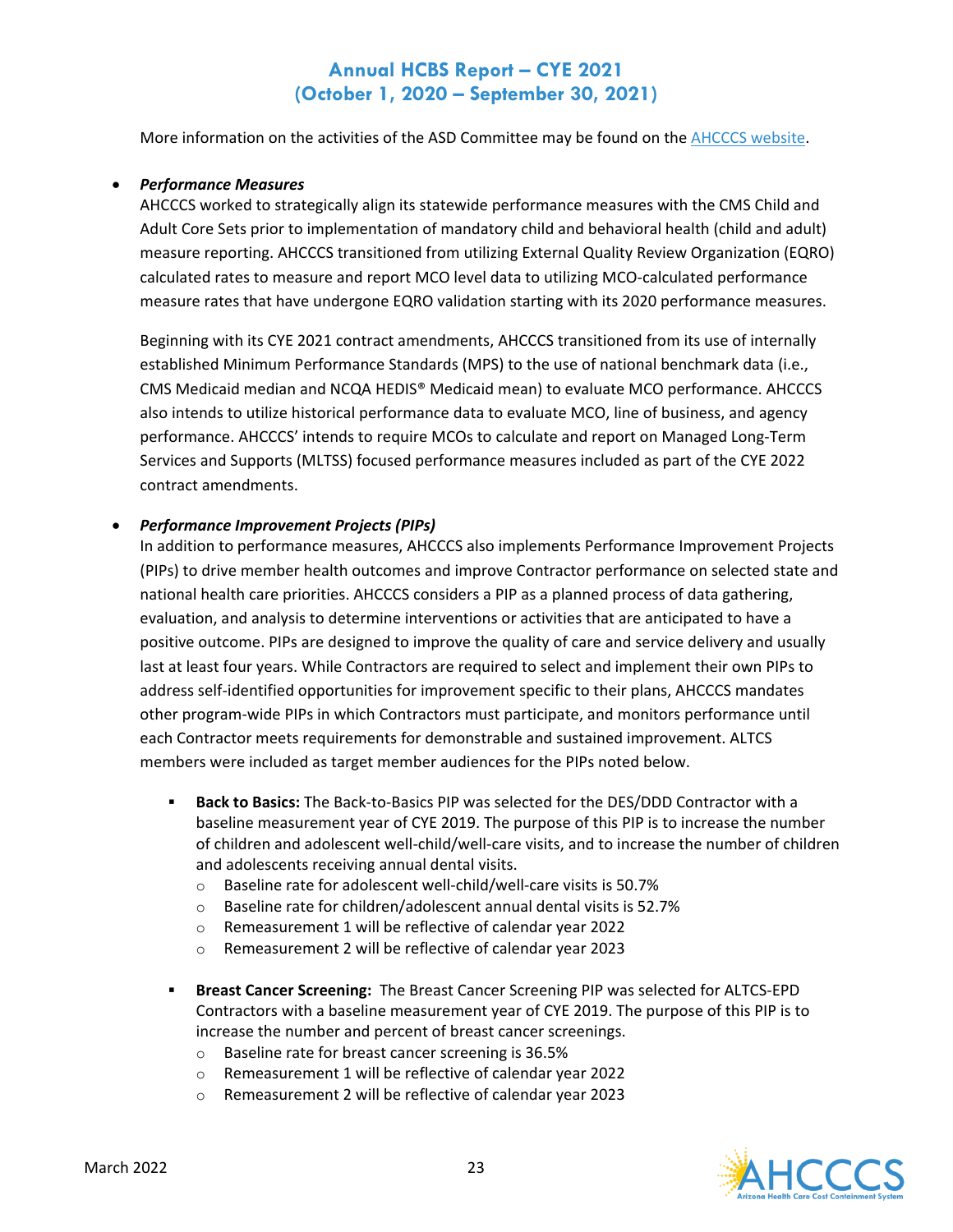### **HCBS GROWTH AND PLACEMENT**

Overall, the ALTCS program enrollment change was negligible. Member growth increased (3 percent percent) within the DES/DDD program, compared to a 5 percent decline in the ALTCS-EPD membership.

The following table highlights **the membership breakdown by placement setting type**. In CYE 2021, the percentage of members residing outside of a nursing facility remained consistent with the trend in recent years at 89 percent. This successfully sustained rate is largely attributable to the service options and HCBS activities available to members, which are addressed in this report.

| Membership Breakdown by Placement Setting Types - September 30, 2021 |                    |                          |                   |                |                   |                   |
|----------------------------------------------------------------------|--------------------|--------------------------|-------------------|----------------|-------------------|-------------------|
|                                                                      | <b>Banner</b>      |                          |                   |                |                   |                   |
|                                                                      | <b>University</b>  | <b>Mercy Care United</b> |                   |                | <b>Total</b>      | %of Total         |
| <b>Setting</b>                                                       | <b>Family Care</b> | Plan                     | <b>Healthcare</b> | <b>DES/DDD</b> | <b>Membership</b> | <b>Membership</b> |
| Own Home                                                             | 3,166              | 5,283                    | 3,993             | 28,871         | 41,313            | 64.89%            |
| <b>Assisted Living</b>                                               | 1,519              | 2,488                    | 2,717             | 21             | 6,745             | 10.59%            |
| Group Home                                                           |                    |                          |                   | 3,422          | 3,425             | 5.38%             |
| Developmental Home                                                   |                    |                          | 0                 | 1,567          | 1,568             | 2.46%             |
| Behavioral Health Residential Facility                               | 64                 | 145                      | 51                |                | 265               | 0.42%             |
| <b>Acute Services Only</b>                                           | 99                 | 231                      | 218               | 2,826          | 3,374             | 5.30%             |
| <b>Total Membership in HCBS Placements</b>                           | 4,848              | 8,150                    | 6,980             | 36,712         | 56,690            | 89.05%            |
| <b>Skilled Nursing Facility</b>                                      | 1,624              | 2,272                    | 1,585             | 16             | 5,497             | 8.63%             |
| Institution for Mental Disease                                       |                    |                          |                   | 0              |                   | 0.00%             |
| <b>Residential Treatment Center</b>                                  |                    |                          | 22                | O              | 29                | 0.05%             |
| ICF-ID                                                               | <sup>n</sup>       | 0                        |                   | 100            | 101               | 0.16%             |
| Behavioral Health Inpatient Facility                                 | <sup>n</sup>       |                          | ŋ                 | <sup>0</sup>   |                   | 0.00%             |
| <b>Total Membership in Institutional Settings</b>                    | 1,626              | 2,278                    | 1,609             | 116            | 5,629             | 8.84%             |
| Placement Data Not Available                                         | 47                 | 737                      | 103               | 458            | 1,345             | 2.11%             |
| <b>Total Membership</b>                                              | 6,521              | 11,165                   | 8,692             | 37,286         | 63,664            | 100.00%           |

The following chart outlines the distribution of placement setting type<sup>[4](#page-24-0)</sup> for the period of September 2017 through September 2021. Over a decade ago (2009) the proportion of members residing in their own homes was as low as 49 percent and has currently grown to 72 percent (CYE 2020 and 2021), while the proportion of the members residing in institutions declined from 31 percent (2009) to the current 9 percent (CYE 2020 and 2021). The proportion of members residing in alternative residential settings remains stable at 19 percent. This continues to demonstrate the program's commitment to advancing initiatives which result in the shift of placement for ALTCS-EPD and DES/DDD members to communitybased placements.

<span id="page-24-0"></span><sup>&</sup>lt;sup>4</sup> The number of individuals receiving acute services only is captured in the "own home" category. Further, the number of individuals for which placement data is not available is not reflected in the data.

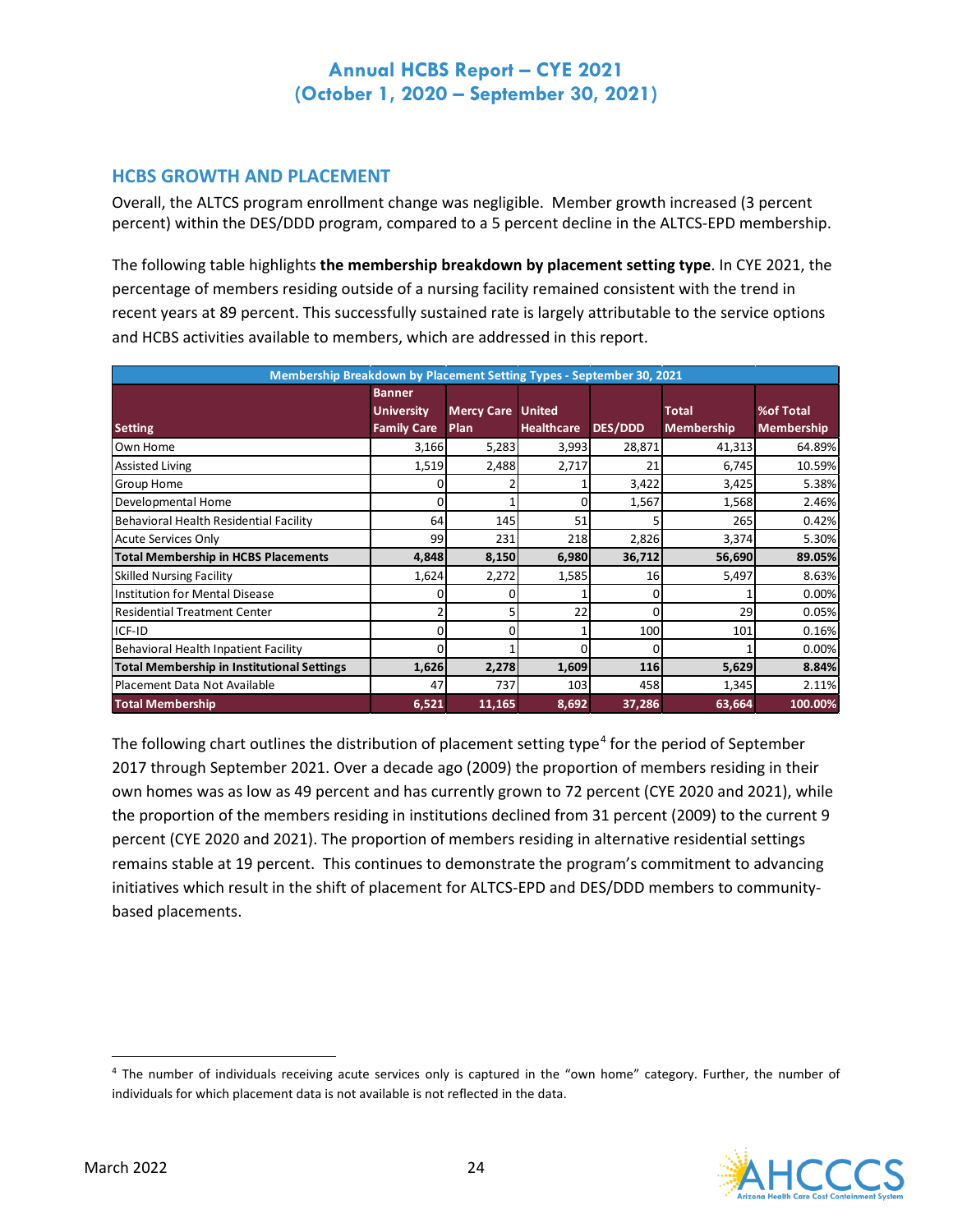| <b>Statewide Placement Percentage by Setting</b> |               |               |               |               |               |
|--------------------------------------------------|---------------|---------------|---------------|---------------|---------------|
|                                                  | <b>Sep-17</b> | <b>Sep-18</b> | <b>Sep-19</b> | <b>Sep-20</b> | <b>Sep-21</b> |
| Own Home                                         | 69%           | 70%           | 70%           | 72%           | 72%           |
| <b>Alternative Residential</b>                   | 19%           | 19%           | 19%           | 19%           | 19%           |
| <b>Institutional</b>                             | 12%           | 11%           | 11%           | 9%            | 9%            |
| Total Membership                                 | 100%          | 100%          | 100%          | 100%          | 100%          |

The following graph shows the percentage of growth for each placement setting type experienced since September 2017. In CYE 2021, the data represents an overall negligible change in the distribution of placement settings.



The following table<sup>[5](#page-25-0)</sup> presents information detailing member placements broken down by three age groupings (0-21, 22-64, and 65 plus) as of the conclusion of CYE 2021 (September 30, 2021). Consistent with the historical trend, the number of members in the 65 years and older age group compose the highest proportion of members residing in institutional settings (21 percent). Conversely, the 0-21 years of age group has the lowest proportion of members residing in institutional settings (0 percent). Only 9 percent of members 22-64 years of age reside in institutional settings.

<span id="page-25-0"></span> $5$  The number of individuals receiving acute services only is captured in the "own home" category. Further, the number of individuals for which placement data is not available is not reflected in the data.